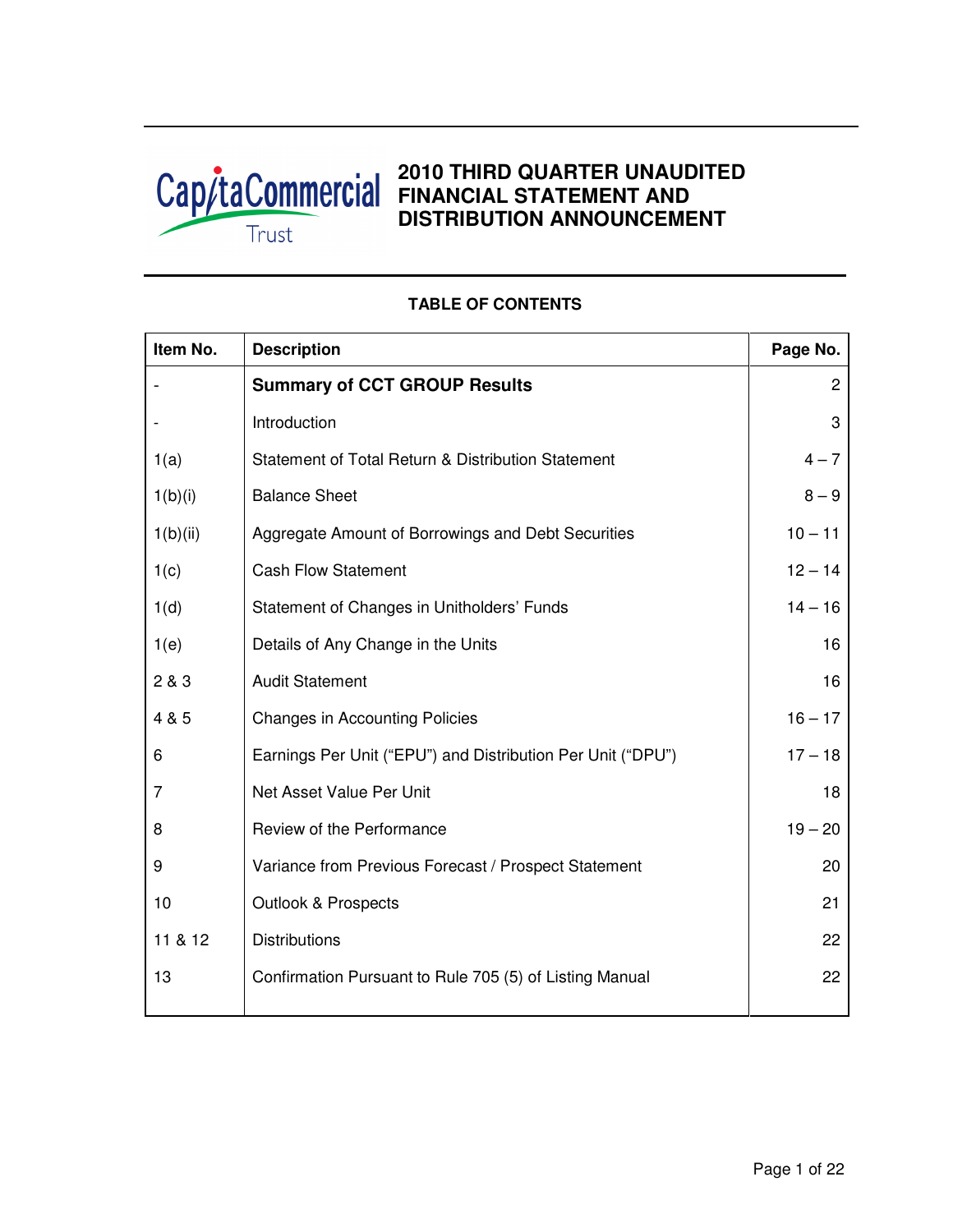# **SUMMARY OF CCT GROUP RESULTS**

|                                 | 3Q 2010    | 3Q 2009 | Change<br>% | YTD.<br><b>September</b><br>2010 | YTD.<br>September<br>2009 | Change<br>% |
|---------------------------------|------------|---------|-------------|----------------------------------|---------------------------|-------------|
| Gross Revenue (S\$'000)         | 97,782     | 102,648 | (4.7)       | 299.818                          | 300,083                   | (0.1)       |
| Net Property Income (S\$'000)   | 76,288     | 77,057  | (1.0)       | 228,095                          | 220,210                   | 3.6         |
| Distributable Income (S\$'000)  | 56,236     | 52,136  | 7.9         | 166,251                          | 145,559                   | 14.2        |
| DPU (cents)<br>- For the Period | 1.99 $(1)$ | 1.85    | 7.6         | (1)<br>5.89                      | 5.18                      | 13.7        |

### **Note :**

(1) 3Q 2010 and YTD Sep 2010 DPUs were computed on the basis that none of the outstanding S\$370.0 million convertible bonds issued in May 2008 and due 2013 ("CB due 2013") and S\$225.0 million convertible bonds issued in April 2010 and due 2015 ("CB due 2015"), collectively known as "Convertible Bonds" is converted into CCT units ("Units"). Accordingly, the actual quantum of DPU may differ if any of these Convertible Bonds is converted into Units.

**\_\_\_\_\_\_\_\_\_\_\_\_\_\_\_\_\_\_\_\_\_\_\_\_\_\_\_\_\_\_\_\_\_\_\_\_\_\_\_\_\_\_\_\_\_\_\_\_\_\_\_\_\_\_\_\_\_\_\_\_\_\_\_\_\_\_\_\_\_\_\_\_\_\_\_\_\_\_**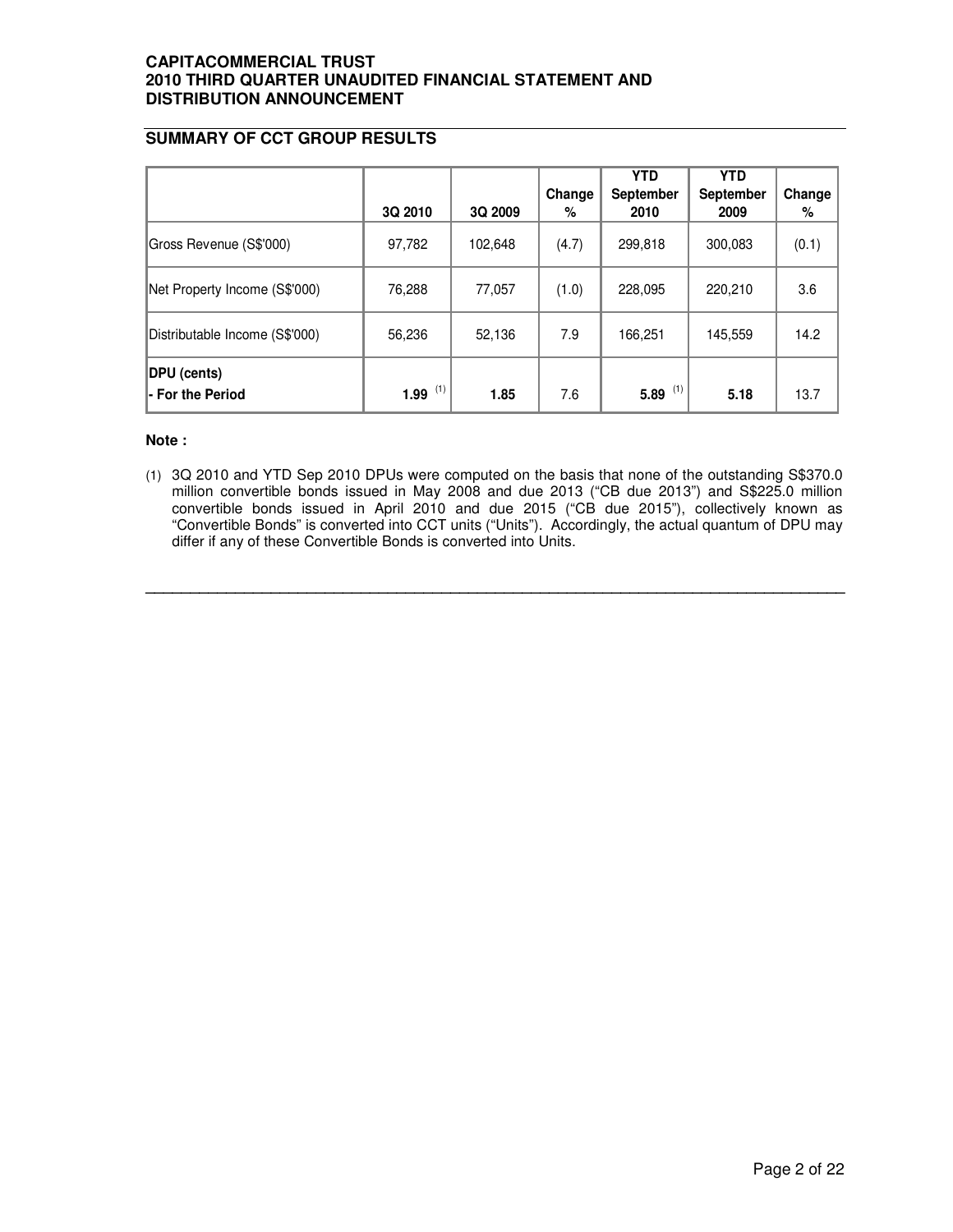# **INTRODUCTION**

CapitaCommercial Trust ("CCT") was established pursuant to a trust deed dated 6 February 2004 (as amended) executed between CapitaCommercial Trust Management Limited (as manager of CCT) (the "Manager") and HSBC Institutional Trust Services (Singapore) Limited (as trustee of CCT) (the "CCT Trustee").

As at 30 September 2010, CCT's portfolio consists of Capital Tower, Six Battery Road, HSBC Building, Raffles City (through CCT's 60% stake in RCS Trust), Bugis Village, Golden Shoe Car Park, Market Street Car Park, One George Street, and Wilkie Edge.

In Malaysia, CCT has a 30% stake in Quill Capita Trust ("QCT") as well as a 7.4% stake (with commitment of US\$20 million) in the Malaysia Commercial Development Fund ("MCDF").

On 16 September 2010, the sale of Starhub Centre was legally completed. The sale was in line with CCT's portfolio reconstitution strategy announced on 20 January 2010.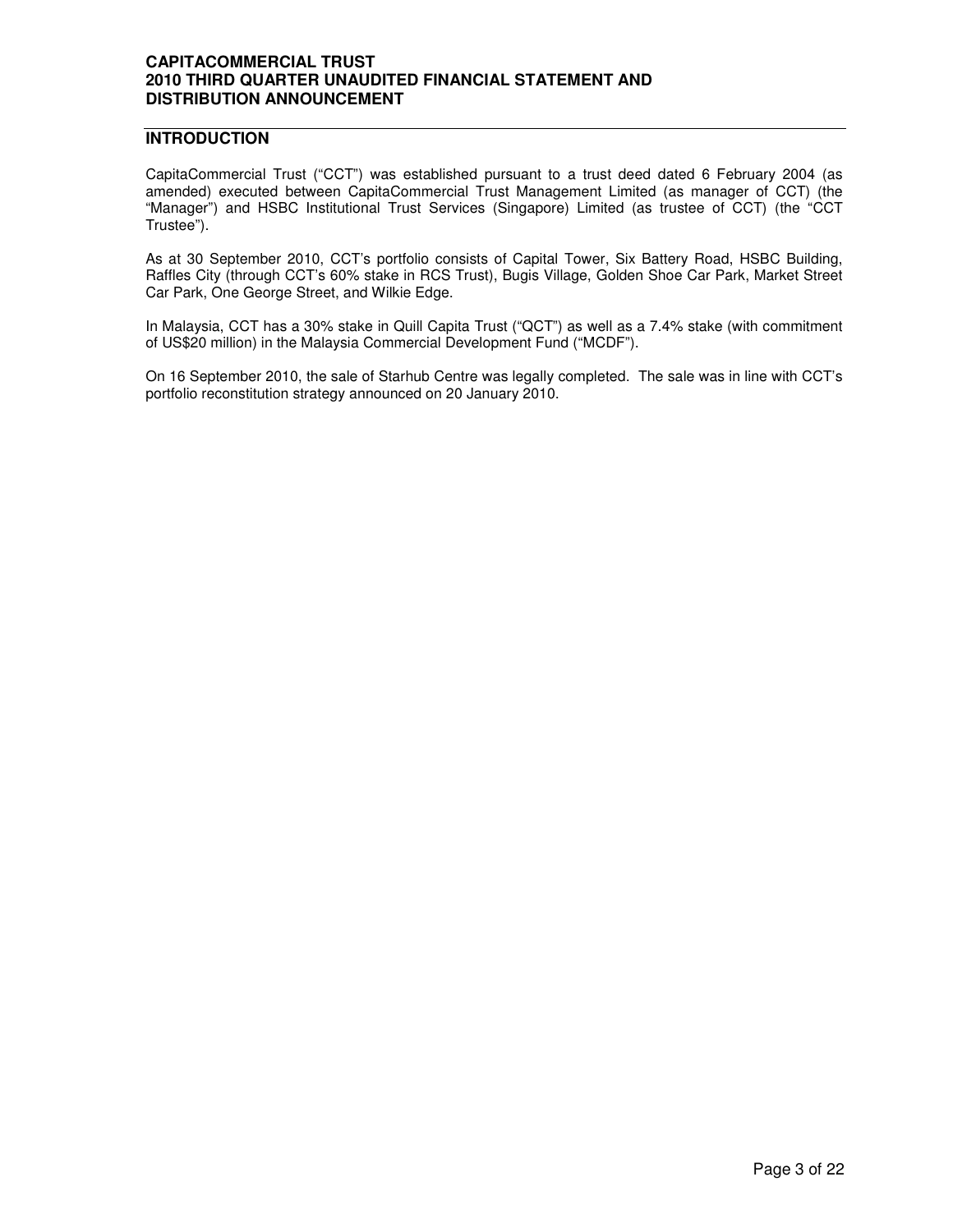#### **1(a)(i) Statement of Total Return & Distribution Statement (3Q 2010 vs 3Q 2009)**

|                                                     |             |            | Group     |           | <b>Trust</b> |           |           |  |
|-----------------------------------------------------|-------------|------------|-----------|-----------|--------------|-----------|-----------|--|
| <b>Statement of Total Return</b>                    | <b>Note</b> | 3Q 2010    | 3Q 2009   | Change    | 3Q 2010      | 3Q 2009   | Change    |  |
| Gross rental income                                 |             | S\$'000    | S\$'000   | $\%$      | S\$'000      | S\$'000   | $\%$      |  |
|                                                     |             | 89,900     | 92,596    | (2.9)     | 61,177       | 62,779    | (2.6)     |  |
| Car park income                                     |             | 4,406      | 4,185     | 5.3       | 3,658        | 3,391     | 7.9       |  |
| Other income                                        | 1           | 3,476      | 5,867     | (40.8)    | 2,939        | 5,114     | (42.5)    |  |
| Gross revenue                                       |             | 97,782     | 102,648   | (4.7)     | 67,774       | 71,284    | (4.9)     |  |
| Property management fees                            |             | (2,795)    | (2,839)   | (1.5)     | (1,627)      | (1,634)   | (0.4)     |  |
| Property tax                                        |             | (7, 811)   | (9,400)   | (16.9)    | (4, 972)     | (5,881)   | (15.5)    |  |
| Other property operating expenses                   |             | (10, 888)  | (13, 352) | (18.5)    | (6, 448)     | (8, 854)  | (27.2)    |  |
| <b>Property operating expenses</b>                  |             | (21, 494)  | (25, 591) | (16.0)    | (13,047)     | (16, 369) | (20.3)    |  |
| Net property income                                 | 2           | 76,288     | 77,057    | (1.0)     | 54,727       | 54,915    | (0.3)     |  |
| Interest income                                     |             | 408        | 68        | 500.0     | 406          | 67        | 506.0     |  |
| Investment income                                   | 3           |            |           |           | 18,255       | 18,425    | (0.9)     |  |
| Loss from remeasurement of derivatives              | 4           | (1,409)    | (3,247)   | (56.6)    | (1,409)      | (3,247)   | (56.6)    |  |
| Manager's management fees                           |             | (5, 137)   | (5,084)   | 1.0       | (3,287)      | (3,224)   | 2.0       |  |
| Trust expenses                                      |             | (323)      | (305)     | 5.9       | (241)        | (207)     | 16.4      |  |
| Borrowing costs                                     | 5           | (21,085)   | (23, 525) | (10.4)    | (15, 359)    | (17, 787) | (13.7)    |  |
| Net income before share of profit of<br>associate   |             | 48,742     | 44,964    | 8.4       | 53,092       | 48,942    | 8.5       |  |
| Share of profit of associate (net of tax)           | 6           | 1,265      | 1,006     | 25.7      |              |           |           |  |
| Net income                                          |             | 50,007     | 45,970    | 8.8       | 53,092       | 48,942    | 8.5       |  |
| Gain on sale of investment property                 | 7           | 109,336    |           | Nm        | 109,336      |           | Nm        |  |
| Total return for the period before tax              |             | 159,343    | 45,970    | 246.6     | 162,428      | 48,942    | 231.9     |  |
| Income tax                                          |             |            |           |           |              |           |           |  |
| Total return for the period after tax               |             | 159,343    | 45,970    | 246.6     | 162,428      | 48,942    | 231.9     |  |
| <b>Distribution Statement</b>                       |             |            |           |           |              |           |           |  |
| Total return for the period before tax              |             | 159,343    | 45,970    | 246.6     | 162,428      | 48,942    | 231.9     |  |
| Net tax and other adjustments                       | 8           | (103, 407) | 6,166     | (1,777.1) | (106, 192)   | 3,194     | (3,424.7) |  |
| Distribution income released by joint<br>venture    | 9           | 300        |           | Nm        |              |           |           |  |
| Income available for distribution to<br>unitholders |             | 56,236     | 52,136    | 7.9       | 56,236       | 52,136    | 7.9       |  |
| Distributable income to unitholders                 |             | 56,236     | 52,136    | 7.9       | 56,236       | 52,136    | 7.9       |  |

Nm – not meaningful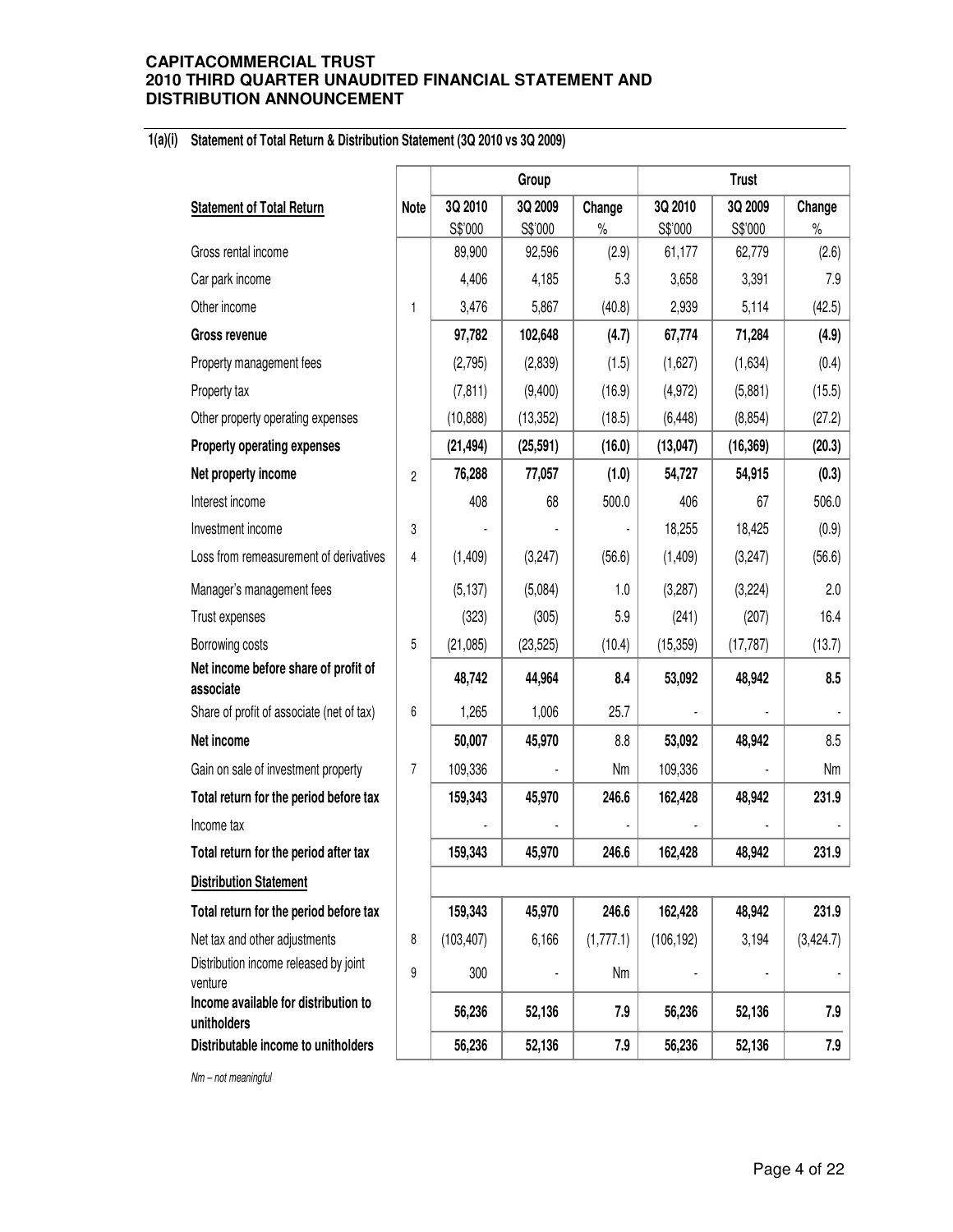### **Notes :**

- (1) Included in Other income for 3Q 2010 is yield protection income from CapitaLand Commercial Limited ("CCL") amounting to S\$0.5 million accrued in relation to One George Street. The amounts were accrued pursuant to a Deed of Yield Protection dated 11 July 2008 entered into with CCL in connection with the purchase of One George Street. Under the Deed of Yield Protection, CCL guarantees a minimum net property income ("NPI") of S\$49.5 million per annum, being 4.25% per annum of S\$1.165 billion (being the purchase price for One George Street) for a period of 5 years from 11 July 2008. The amount is lower than the S\$2.5 milIion accrued in 3Q 2009 due to improved performance of higher NPI in 3Q 2010.
- (2) The following items have been included in arriving at net property income:-

|                                                           |         | Group   |         | Trust   |         |         |  |
|-----------------------------------------------------------|---------|---------|---------|---------|---------|---------|--|
|                                                           | 3Q 2010 | 3Q 2009 | Change  | 3Q 2010 | 3Q 2009 | Change  |  |
|                                                           | S\$'000 | S\$'000 | %       | S\$'000 | S\$'000 | %       |  |
| Depreciation and amortisation                             | 1.531   | 1.041   | 47.1    | 1.472   | 949     | 55.1    |  |
| (Reversal of)/impairment losses on  <br>trade receivables | (17)    | 149     | (111.4) | (19)    | 31      | (161.3) |  |

- (3) This relates to the income distribution from RCS Trust and QCT.
- (4) This relates to the loss on the remeasurement of fair value of interest rate swaps.
- (5) Included in borrowing costs are the following:

|                                    |         | Group   |        | Trust   |         |        |  |
|------------------------------------|---------|---------|--------|---------|---------|--------|--|
|                                    | 3Q 2010 | 3Q 2009 | Change | 3Q 2010 | 3Q 2009 | Change |  |
|                                    | S\$'000 | S\$'000 | %      | S\$'000 | S\$'000 | $\%$   |  |
| Interest cost                      | 17.412  | 17,683  | (1.5)  | 11,857  | 12.118  | (2.2)  |  |
| Amortisation and transaction costs | 3,673   | 5.842   | (37.1) | 3,502   | 5,669   | (38.2) |  |
| Total                              | 21,085  | 23.525  | (10.4) | 15.359  | 17.787  | (13.7) |  |

- (6) Share of profit of associate relates to the equity accounting of QCT's results on a 3 month lag basis. The share of profit was higher in 3Q 2010 due to the remeasurement of interest rate swaps to fair value.
- (7) Gain on sale of investment property relates to the sale of Starhub Centre, with legal completion on 16 September 2010.
- (8) Included in the net tax and other adjustments are the following:

|                                                    |            | Group   |           |            | <b>Trust</b> |            |  |  |
|----------------------------------------------------|------------|---------|-----------|------------|--------------|------------|--|--|
| Non-tax deductible/(chargeable)                    | 3Q 2010    | 3Q 2009 | Change    | 3Q 2010    | 3Q 2009      | Change     |  |  |
| items:                                             | S\$'000    | S\$'000 | %         | S\$'000    | S\$'000      | %          |  |  |
| Manager's management fee<br>payable in units       | 2,825      | 2,911   | (3.0)     | 974        | 1,051        | (7.3)      |  |  |
| Trustee's fees                                     | 187        | 194     | (3.6)     | 138        | 146          | (5.5)      |  |  |
| Gain on sale of investment property                | (109,336)  |         | Nm        | (109,336)  |              | Nm         |  |  |
| Loss from remeasurement of<br>derivatives          | 1,409      | 3,247   | (56.6)    | 1,409      | 3,247        | (56.6)     |  |  |
| Temporary differences and other<br>tax adjustments | 1,508      | (186)   | (910.8)   | 623        | (1,250)      | (149.8)    |  |  |
| Net tax and other adjustments                      | (103, 407) | 6,166   | (1,777.1) | (106, 192) | 3,194        | (3, 424.7) |  |  |

(9) This relates to the release of S\$0.3 million (CCT's 60.0% interest) of Raffles City, Singapore ("RCS") Trust's taxable income of S\$0.6 million (CCT's 60.0% interest) retained in 2Q 2010.

Nm – not meaningful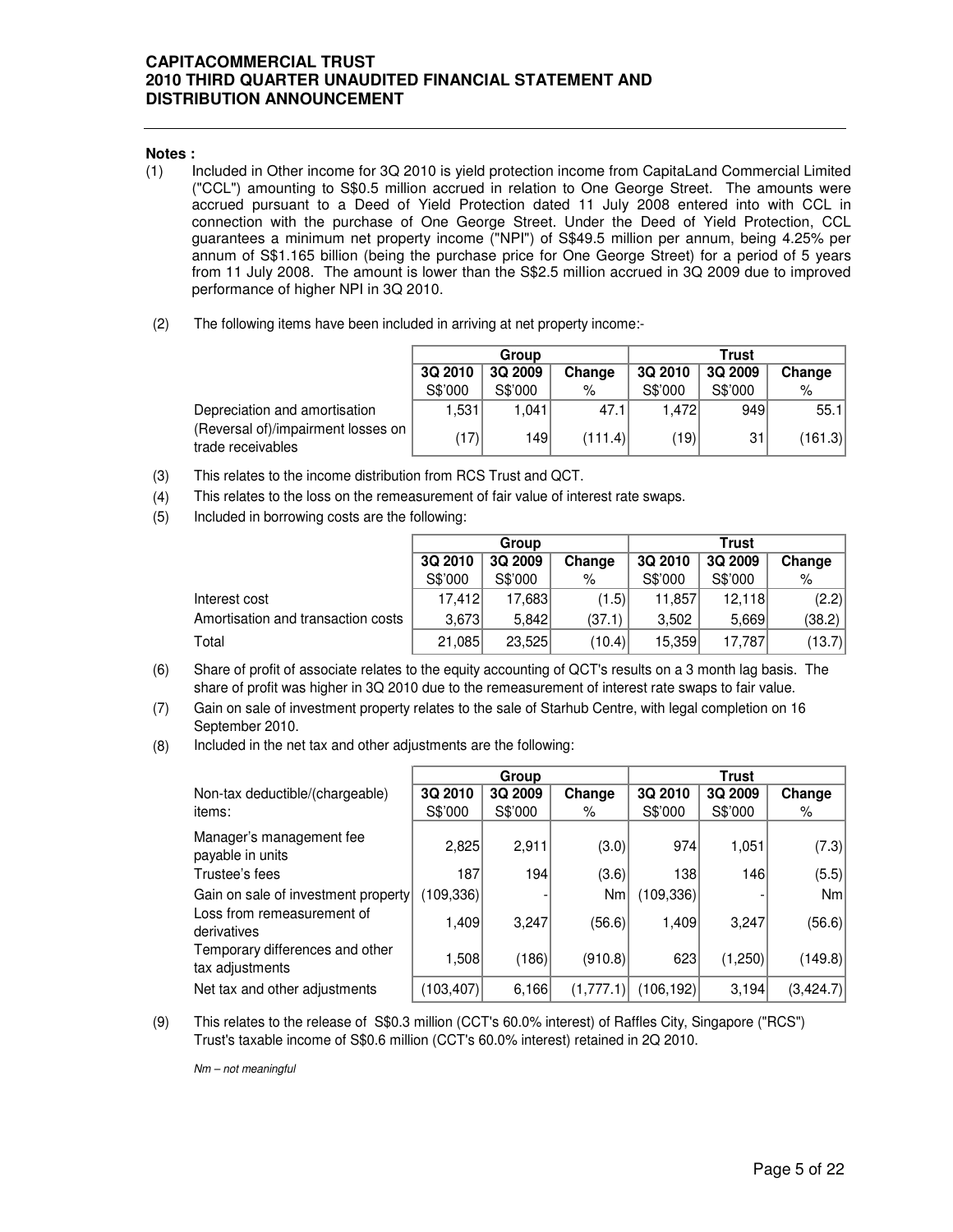#### **1(a)(ii) Statement of Total Return & Distribution Statement (YTD September 2010 vs YTD September 2009)**

|                                                      |                |                     | Group        |         | <b>Trust</b>              |            |         |  |
|------------------------------------------------------|----------------|---------------------|--------------|---------|---------------------------|------------|---------|--|
| <b>Statement of Total Return</b>                     |                | Note   YTD Sep 2010 | YTD Sep 2009 | Change  | YTD Sep 2010 YTD Sep 2009 |            | Change  |  |
|                                                      |                | S\$'000             | S\$'000      | $\%$    | S\$'000                   | S\$'000    | $\%$    |  |
| Gross rental income                                  |                | 275,508             | 271,009      | 1.7     | 189,025                   | 186,075    | 1.6     |  |
| Car park income                                      |                | 12,995              | 12,337       | 5.3     | 10,680                    | 10,066     | 6.1     |  |
| Other income                                         | $\mathbf{1}$   | 11,315              | 16,737       | (32.4)  | 9,614                     | 14,769     | (34.9)  |  |
| <b>Gross revenue</b>                                 |                | 299,818             | 300,083      | (0.1)   | 209,319                   | 210,910    | (0.8)   |  |
| Property management fees                             |                | (8,368)             | (8, 118)     | 3.1     | (4,839)                   | (4,685)    | 3.3     |  |
| Property tax                                         |                | (24, 729)           | (31, 521)    | (21.5)  | (16, 248)                 | (21, 647)  | (24.9)  |  |
| Other property operating expenses                    |                | (38, 626)           | (40, 234)    | (4.0)   | (25, 381)                 | (26, 902)  | (5.7)   |  |
| Property operating expenses                          |                | (71, 723)           | (79, 873)    | (10.2)  | (46, 468)                 | (53, 234)  | (12.7)  |  |
| Net property income                                  | $\overline{c}$ | 228,095             | 220,210      | 3.6     | 162,851                   | 157,676    | 3.3     |  |
| Interest income                                      |                | 852                 | 112          | 660.7   | 845                       | 108        | 682.4   |  |
| Investment income                                    | 3              |                     |              |         | 52,307                    | 50,119     | 4.4     |  |
| (Loss) / gain from remeasurement of<br>derivatives   | 4              | (4, 557)            | 6,289        | (172.5) | (4, 557)                  | 6,289      | (172.5) |  |
| Manager's management fees                            |                | (14, 220)           | (14, 546)    | (2.2)   | (8,695)                   | (9,088)    | (4.3)   |  |
| Trust expenses                                       |                | (1,992)             | (2,021)      | (1.4)   | (1,706)                   | (1,881)    | (9.3)   |  |
| Borrowing costs                                      | 5              | (66,068)            | (72, 448)    | (8.8)   | (49, 039)                 | (55, 361)  | (11.4)  |  |
| Net income before share of profit of<br>associate    |                | 142,110             | 137,596      | 3.3     | 152,006                   | 147,862    | 2.8     |  |
| Share of profit of associate (net of tax)            | 6              | 3,207               | 3,013        | 6.4     |                           |            |         |  |
| Net income                                           |                | 145,317             | 140,609      | 3.3     | 152,006                   | 147,862    | 2.8     |  |
| Premium on repurchase of convertible<br>bonds        | $\overline{7}$ | (13,768)            |              | Nm      | (13,768)                  |            | Nm      |  |
| Gain on sale of investment properties                | 8              | 128,925             |              | Nm      | 128,925                   |            | Nm      |  |
| Net change in fair value of investment<br>properties |                | (35, 244)           | (684, 822)   | (94.9)  | (38, 932)                 | (597, 990) | (93.5)  |  |
| Total return for the period before tax               |                | 225,230             | (544, 213)   | (141.4) | 228,231                   | (450, 128) | (150.7) |  |
| Income tax                                           |                | (5)                 | (1)          | 400.0   | (5)                       |            | Nm      |  |
| Total return for the period after tax                |                | 225,225             | (544, 214)   | (141.4) | 228,226                   | (450, 128) | (150.7) |  |
| <b>Distribution Statement</b>                        |                |                     |              |         |                           |            |         |  |
| Total return for the period before tax               |                | 225,230             | (544, 213)   | (141.4) | 228,231                   | (450, 128) | (150.7) |  |
| Net tax and other adjustments                        | 9              | (58, 679)           | 689,772      | (108.5) | (61,980)                  | 595,687    | (110.4) |  |
| Distribution income retained by joint<br>venture     | 10             | (300)               |              | Nm      |                           |            |         |  |
| Income available for distribution to<br>unitholders  |                | 166,251             | 145,559      | 14.2    | 166,251                   | 145,559    | 14.2    |  |
| Distributable income to unitholders                  |                | 166,251             | 145,559      | 14.2    | 166,251                   | 145,559    | 14.2    |  |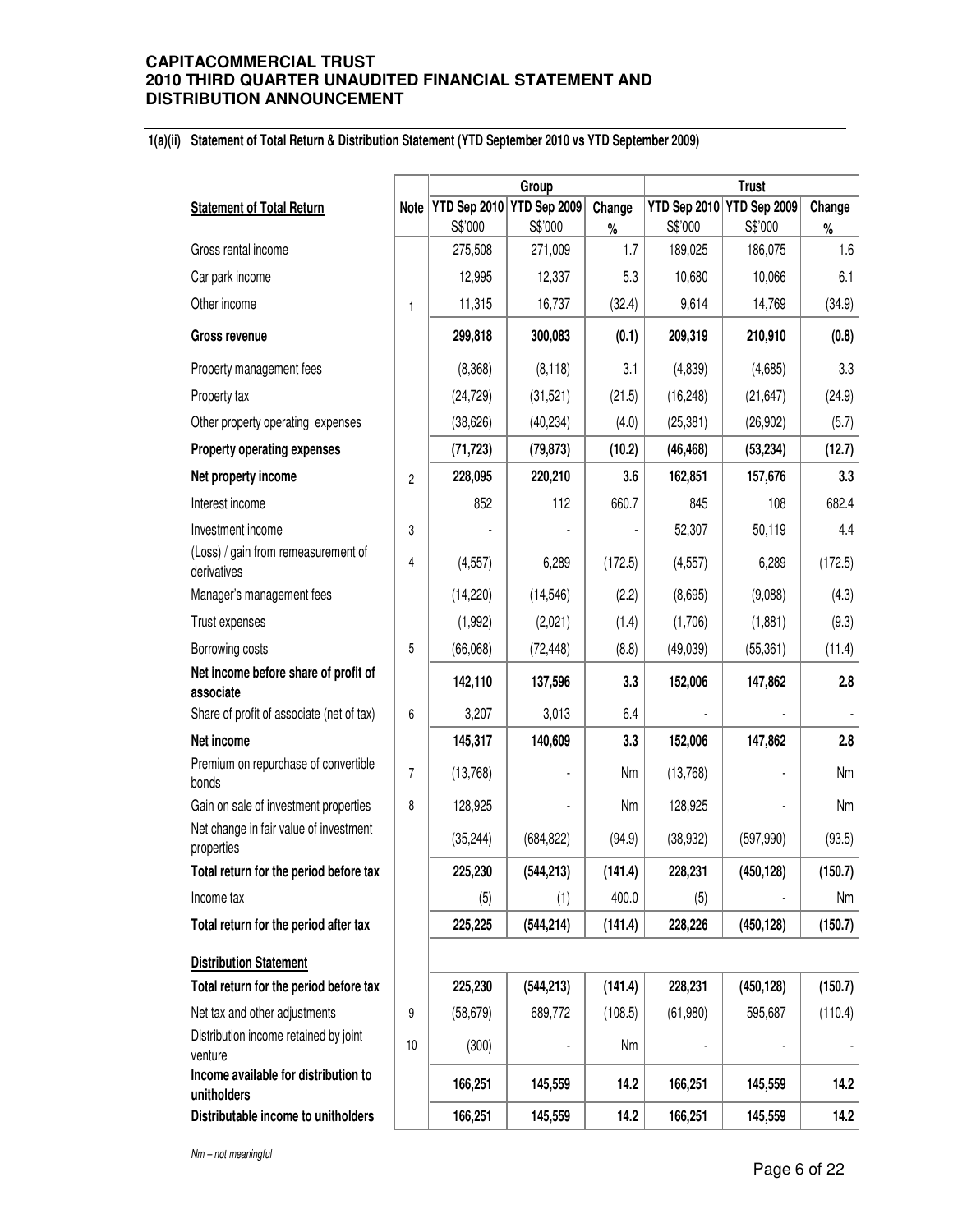#### **Notes :**

- (1) Included in Other income is yield protection income from CapitaLand Commercial Limited ("CCL") amounting to S\$2.6 million for YTD Sep 2010 (S\$7.3 million for YTD Sep 2009) accrued in relation to One George Street. Please refer to note (1) on page 5 for more details.
- (2) The following items have been included in arriving at net property income:-

|                                                         |          | Group    |         | <b>Trust</b>      |                 |         |  |
|---------------------------------------------------------|----------|----------|---------|-------------------|-----------------|---------|--|
|                                                         | YTD      | YTD      |         | YTD<br><b>YTD</b> |                 |         |  |
|                                                         | Sep 2010 | Sep 2009 | Change  | Sep 2010          | <b>Sep 2009</b> | Change  |  |
|                                                         | S\$'000  | S\$'000  | $\%$    | S\$'000           | S\$'000         | $\%$    |  |
| Depreciation and amortisation                           | 4.242    | 1.766    | 140.2   | 4.058             | 1.474           | 175.3   |  |
| (Reversal of)/impairment losses<br>on trade receivables | (22)     | 187      | (111.8) | (19)              | 69              | (127.5) |  |

- (3) This relates to the income distribution from RCS Trust and QCT.
- (4) This relates to the (loss) / gain on the remeasurement of fair value of interest rate swaps.
- (5) Included in borrowing costs are the following :

|                                    |            | Group           |        | <b>Trust</b> |                 |        |  |
|------------------------------------|------------|-----------------|--------|--------------|-----------------|--------|--|
|                                    | <b>YTD</b> | YTD             |        | <b>YTD</b>   | YTD             |        |  |
|                                    | Sep 2010   | <b>Sep 2009</b> | Change | Sep 2010     | <b>Sep 2009</b> | Change |  |
|                                    | S\$'000    | S\$'000         | %      | S\$'000      | S\$'000         | %      |  |
| Interest cost                      | 52,672     | 59,879          | (12.0) | 36,172       | 43,324          | (16.5) |  |
| Amortisation and transaction costs | 13,396     | 12.569          | 6.6    | 12.867       | 12,037          | 6.9    |  |
| Total                              | 66,068     | 72,448          | (8.8)  | 49,039       | 55,361          | (11.4) |  |

(6) Share of profit of associate relates to the equity accounting of QCT's results on a 3 month lag basis. The share of profit was higher due mainly to increase in rental and income contributions from QCT's properties.

- (7) This relates to the premium on repurchase in 1H 2010 for S\$190.0 million of the CB due 2013.
- (8) Gain on sale of investment properties relates to the sale of Robinson Point and Starhub Centre with legal completion on 19 April 2010 and 16 September 2010 respectively.
- (9) Included in the net tax and other adjustments are the following:

|                                                      |            | Group      |         | <b>Trust</b> |            |                 |  |
|------------------------------------------------------|------------|------------|---------|--------------|------------|-----------------|--|
| Non-tax deductible/(chargeable)                      | YTD        | <b>YTD</b> |         | <b>YTD</b>   | <b>YTD</b> |                 |  |
| items:                                               | Sep 2010   | Sep 2009   | Change  | Sep 2010     | Sep 2009   | Change          |  |
|                                                      | S\$'000    | S\$'000    | ℅       | S\$'000      | S\$'000    | ℅               |  |
| Manager's management fee<br>payable in units         | 8,509      | 8,465      | 0.5     | 2,983        | 3,007      | (0.8)           |  |
| Trustee's fees                                       | 553        | 589        | (6.1)   | 408          | 442        | (7.7)           |  |
| Net change in fair value of<br>investment properties | 35,244     | 684,822    | (94.9)  | 38,932       | 597,990    | (93.5)          |  |
| Gain on sale of investment<br>properties             | (128, 925) |            | Nm      | (128, 925)   |            | Nm <sub>l</sub> |  |
| Loss / (Gain) from remeasurement<br>of derivatives   | 4,557      | (6, 289)   | (172.5) | 4,557        | (6, 289)   | (172.5)         |  |
| Premium on repurchase of<br>convertible bonds        | 13,768     |            | Nm      | 13,768       |            | Nm <sub>l</sub> |  |
| Temporary differences and other<br>tax adjustments   | 7,615      | 2,185      | 248.5   | 6,297        | 537        | 1,072.6         |  |
| Net tax and other adjustments                        | (58, 679)  | 689,772    | (108.5) | (61,980)     | 595,687    | (110.4)         |  |

(10) This relates to the retention of distribution of Raffles City, Singapore ("RCS") Trust of S\$0.3 million for YTD September 2010. In 3Q 2010, RCS Trust released S\$0.3 million (CCT's 60.0% interest) of its taxable income of S\$0.6 million (CCT's 60.0% interest) retained in 2Q 2010.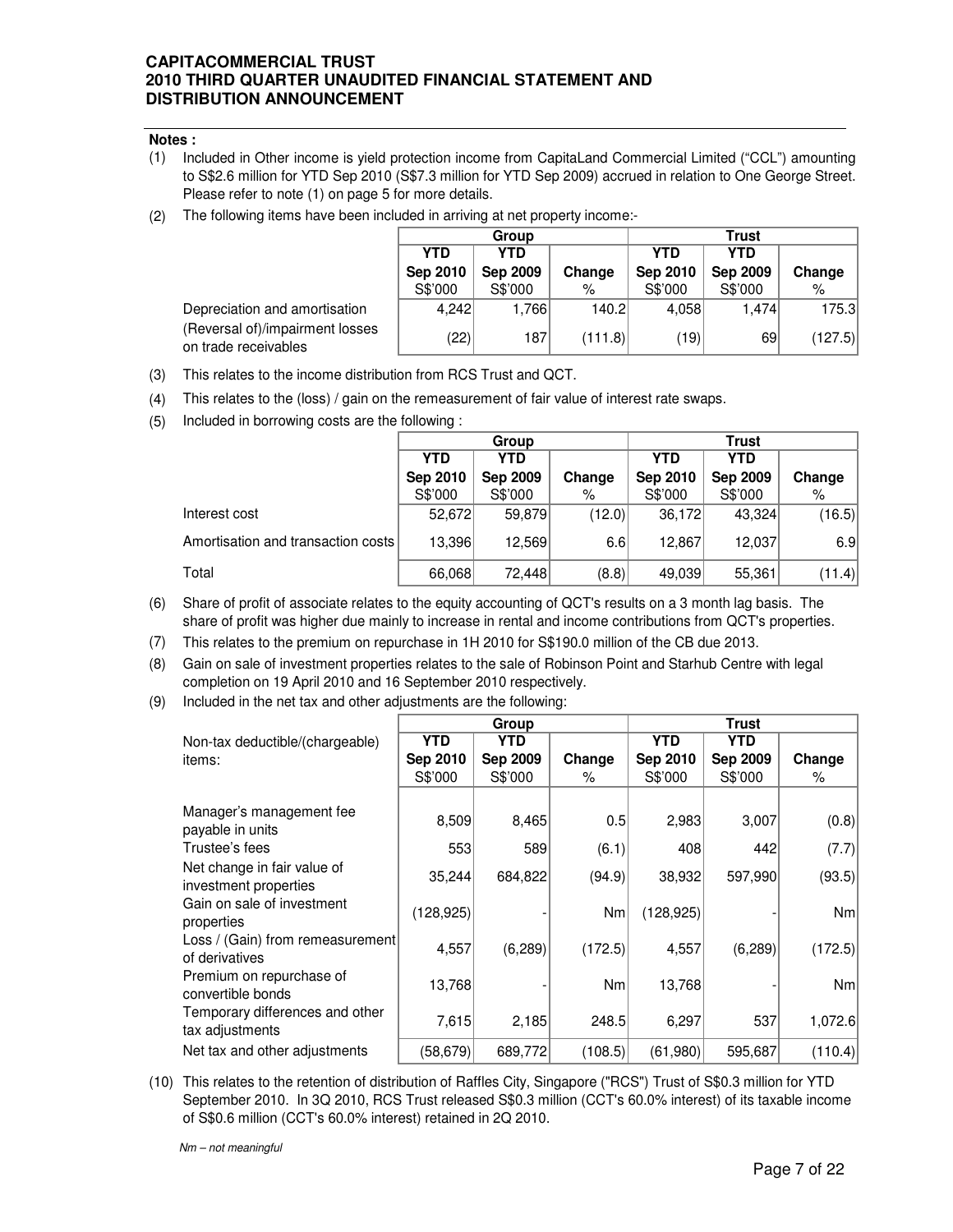# **1(b)(i) Balance Sheet as at 30 September 2010 vs 31 December 2009**

|                                          |             |                     | Group               |                |                     |                     |             |
|------------------------------------------|-------------|---------------------|---------------------|----------------|---------------------|---------------------|-------------|
|                                          | <b>Note</b> | Sep 2010<br>S\$'000 | Dec 2009<br>S\$'000 | Change<br>$\%$ | Sep 2010<br>S\$'000 | Dec 2009<br>S\$'000 | Change<br>% |
| Non-current assets                       |             |                     |                     |                |                     |                     |             |
| Plant and equipment                      |             | 889                 | 1,391               | (36.1)         | 597                 | 934                 | (36.1)      |
| Investment properties                    | 1           | 5,232,910           | 5,519,500           | (5.2)          | 3,684,438           | 3,989,500           | (7.6)       |
| Subsidiary                               | 2           |                     |                     |                |                     |                     |             |
| Associate                                | 3           | 65,517              | 62,630              | 4.6            | 51,479              | 51,479              |             |
| Joint venture                            | 4           |                     |                     |                | 814,740             | 809,204             | 0.7         |
| Available-for-sale unquoted investment   | 5           | 10,769              | 12,077              | (10.8)         | 10,769              | 12,077              | (10.8)      |
| <b>Total non-current assets</b>          |             | 5,310,085           | 5,595,598           | (5.10)         | 4,562,023           | 4,863,194           | (6.19)      |
| <b>Current assets</b>                    |             |                     |                     |                |                     |                     |             |
| Asset held for sale                      | 6           |                     | 182,500             | (100.0)        |                     | 182,500             | (100.0)     |
| Trade and other receivables              |             | 4,507               | 9,416               | (52.1)         | 17,305              | 21,401              | (19.1)      |
| Cash and cash equivalents                |             | 730,936             | 312,458             | 133.9          | 715,117             | 299,429             | 138.8       |
| <b>Total current assets</b>              |             | 735,443             | 504,374             | 45.8           | 732,422             | 503,330             | 45.5        |
|                                          |             |                     |                     |                |                     |                     |             |
| <b>Total assets</b>                      |             | 6,045,528           | 6,099,972           | (0.9)          | 5,294,445           | 5,366,524           | (1.3)       |
| <b>Current liabilities</b>               |             |                     |                     |                |                     |                     |             |
| Trade and other payables                 |             | 99,611              | 70,638              | 41.0           | 77,989              | 49,836              | 56.5        |
| Current portion of security deposits     |             | 18,168              | 19,926              | (8.8)          | 10,860              | 11,034              | (1.6)       |
| Interest bearing liabilities             | 7           | 668,840             | 235,000             | 184.6          | 100,000             | 235,000             | (57.4)      |
| <b>Debt Securities</b>                   | 8           | 181,416             |                     | Nm             | 181,416             |                     | Nm          |
| Current tax payable                      |             |                     | 338                 | (100.0)        |                     | 338                 | (100.0)     |
| <b>Total current liabilities</b>         |             | 968,035             | 325,902             | 197.0          | 370,265             | 296,208             | 25.0        |
| <b>Non-current liabilities</b>           |             |                     |                     |                |                     |                     |             |
| Non-current portion of security deposits |             | 26,944              | 29,187              | (7.7)          | 16,270              | 21,553              | (24.5)      |
| Interest bearing liabilities             | 9           | 825,327             | 1,405,647           | (41.3)         | 825,327             | 851,651             | (3.1)       |
| Debt securities                          | 10          | 201,108             | 363,211             | (44.6)         | 201,108             | 363,211             | (44.6)      |
| Derivative liabilities                   | 11          | 24,173              | 19,616              | 23.2           | 24,173              | 19,616              | 23.2        |
| <b>Total non-current liabilities</b>     |             | 1,077,552           | 1,817,661           | (40.7)         | 1,066,878           | 1,256,031           | (15.1)      |
| <b>Total liabilities</b>                 |             | 2,045,587           | 2,143,563           | (4.6)          | 1,437,143           | 1,552,239           | (7.4)       |
| Net assets                               |             | 3,999,941           | 3,956,409           | 1.1            | 3,857,302           | 3,814,285           | 1.1         |
| Unitholders' funds                       |             | 3,999,941           | 3,956,409           | 1.1            | 3,857,302           | 3,814,285           | 1.1         |

Nm – not meaningful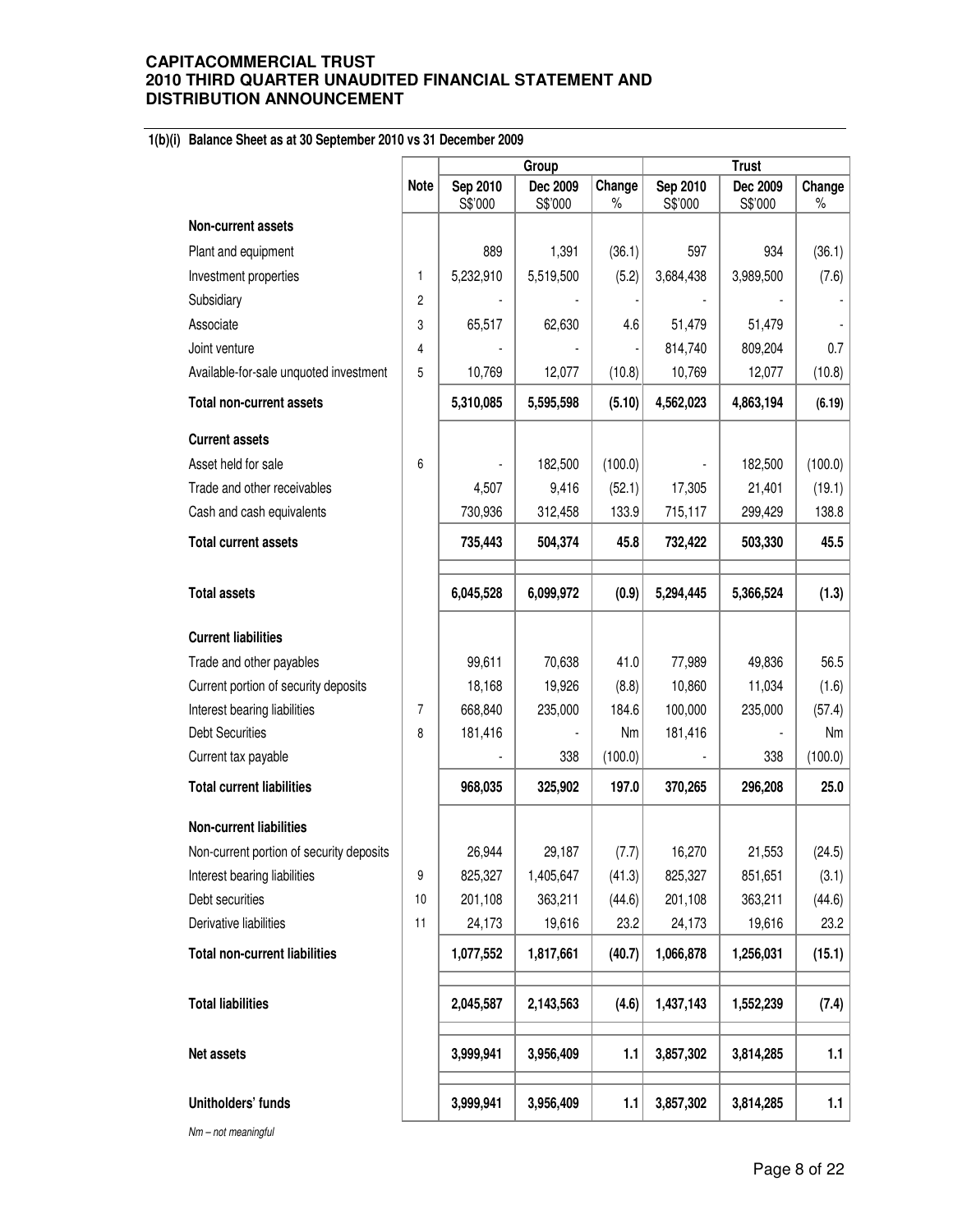#### **Notes :**

- (1) The decrease in Investment Property was primarily due to the revaluation of the portfolio in June 2010 and the sale of Starhub Centre (legal completion on 16 September 2010).
- (2) This relates to the 100% investment in CCT MTN Pte. Ltd. of \$1.
- (3) This relates to the 30% investment in QCT. QCT is a Malaysia-listed real estate investment trust focused on acquiring and investing in commercial properties in Malaysia.
- (4) This relates to the 60% joint venture interest in RCS Trust.
- (5) This relates to the investment in Malaysia Commercial Development Fund ("MCDF"). MCDF is an investment fund which invests in real estate development properties primarily in Kuala Lumpur and the Klang Valley. The S\$1.3 million decrease in the value as at 30 September 2010 as compared to 31 December 2009 was due to a partial capital redemption, with remittance of funds to the Trust, by MCDF in March 2010.
- (6) As at 31 December 2009, Robinson Point was reclassified from Investment Properties under Non-Current Assets to an Asset held for sale. The sale of Robinson Point was completed on 19 April 2010.
- (7) Movement in interest bearing liabilities under Current liabilities was due mainly to:
	- a) Repayment of S\$150.0 million and S\$85.0 million fixed rate notes in March 2010 and August 2010 respectively;
	- b) S\$100.0 million fixed rate notes due in January 2011 has been reclassified from Non-current liabilities to Current liabilities; and
	- c) Secured long term borrowings by RCS Trust of S\$866.0 million (CCT's 60% interest is S\$519.6 million) and S\$83.0 million (CCT's 60% interest is S\$49.8 million) drawn down as at 30 September 2010 from the revolving credit facility of S\$164.0 million have been reclassified from Non-current liabilities to Current Liabilities.
- (8) This relates to reclassification from Non-current liabilities of the debt portion of the outstanding S\$180.0 million CB due 2013, with the bondholders' put option exercisable on 6 May 2011, carried at amortised cost. The maturity date of the CB due 2013 is 6 May 2013. CCT has sufficient cash to redeem the bonds in the event of any or all bondholders exercising the put option on 6 May 2011.
- (9) Movement in interest bearing liabilities under Non-current liabilities was due mainly to the following:
	- a) S\$100.0 million fixed rate notes due in January 2011 has been reclassified from Non-current liabilities to Current liabilities;
	- b) Secured long term borrowings by RCS Trust of S\$866.0 million (CCT's 60% interest is S\$519.6 million) and S\$83.0 million (CCT's 60% interest is S\$49.8 million) drawn down as at 30 September 2010 from the revolving credit facility of S\$164.0 million have been reclassified from Non-current liabilities to Current liabilities; and
	- c) S\$70.0 million new issuance on 18 February 2010 of fixed rate notes due in 2015.
- (10) This relates to the debt portion of the S\$225.0 million CB due 2015 carried at amortised cost.
- (11) This relates to the fair value of the interest rate swaps.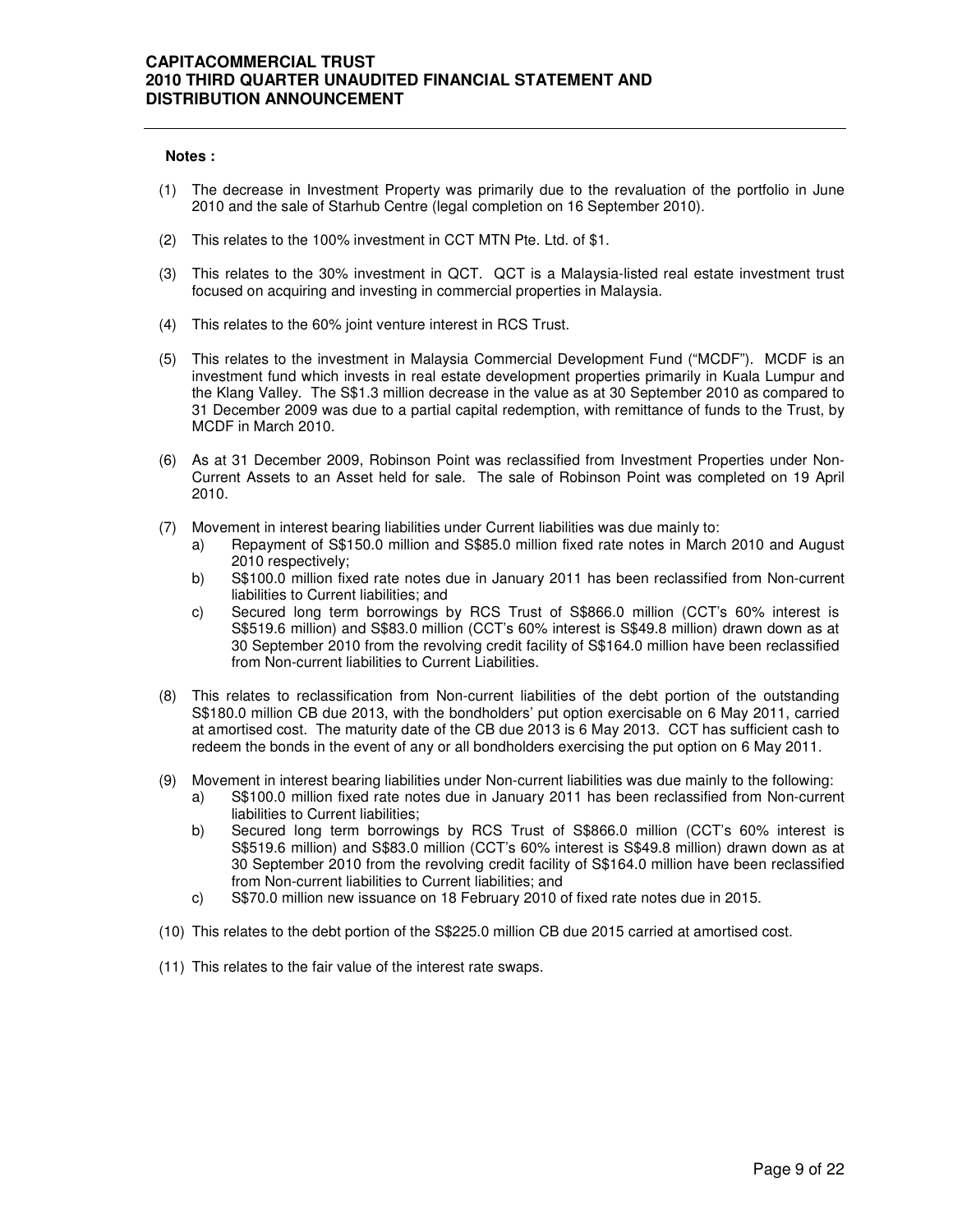|                                                                                                                                                            |                     | Group                 |                  | <b>Trust</b>        |                     |                 |  |
|------------------------------------------------------------------------------------------------------------------------------------------------------------|---------------------|-----------------------|------------------|---------------------|---------------------|-----------------|--|
|                                                                                                                                                            | Sep 2010            | Dec 2009              | Change           | Sep 2010            | Dec 2009            | Change          |  |
|                                                                                                                                                            | S\$'000             | S\$'000               | $\%$             | S\$'000             | S\$'000             | $\%$            |  |
| <b>Secured borrowings</b><br>Amount repayable after one<br>year<br>Less: Unamortised portion of<br>fees and expenses incurred for<br>debt raising exercise | 712,650<br>(7, 323) | 1,267,650<br>(12,004) | (43.8)<br>(39.0) | 712,650<br>(7, 323) | 712,651<br>(11,001) | (0.0)<br>(33.4) |  |
| Amount repayable within one<br>year                                                                                                                        | 569,400             |                       | Nm               |                     |                     | <b>Nm</b>       |  |
| Less: Unamortised portion of<br>fees and expenses incurred for<br>debt raising exercise                                                                    | (560)               |                       | Nm               |                     |                     | <b>Nm</b>       |  |
| Total                                                                                                                                                      | 1,274,167           | 1,255,646             | 1.5              | 705,327             | 701,650             | 0.5             |  |
| <b>Unsecured borrowings</b>                                                                                                                                |                     |                       |                  |                     |                     |                 |  |
| Amount repayable after one<br>vear                                                                                                                         | 325,114             | 517,804               | (37.2)           | 325,114             | 517,804             | (37.2)          |  |
| Less: Unamortised portion of<br>fees and expenses incurred for<br>debt raising exercise                                                                    | (4,006)             | (4,592)               | (12.8)           | (4,006)             | (4,592)             | (12.8)          |  |
|                                                                                                                                                            | 321,108             | 513,212               | (37.4)           | 321,108             | 513,212             | (37.4)          |  |
| Amount repayable in one year or<br>less, or on demand                                                                                                      | 281,416             | 235,000               | 19.8             | 281,416             | 235,000             | 19.8            |  |
| Total                                                                                                                                                      | 602,524             | 748,212               | (19.5)           | 602,524             | 748,212             | (19.5)          |  |
| Grand total                                                                                                                                                | 1,876,691           | 2,003,858             | (6.3)            | 1,307,851           | 1,449,862           | (9.8)           |  |

### **1(b)(ii) Aggregate amount of borrowings (including debt securities)**

Nm - not meaningful

### **Details of any collaterals**

- (1) As security for the secured term loans of S\$570.0 million, CCT has granted in favour of the lenders the following:
	- (i) a mortgage over Capital Tower;
	- (ii) an assignment of the insurance policies relating to Capital Tower;
	- (iii) an assignment of all the rights, benefit, title and interest of CCT in relation to Property Sale Agreements and Tenancy Agreements (including Net Sale Proceeds and Rental Proceeds) and the Accounts relating to Capital Tower; and
	- (iv) a fixed and floating charge over all assets in connection with Capital Tower.
- (2) As security for the secured term loans of S\$142.7 million, CCT has granted in favour of the lenders the following:
	- (i) a mortgage over HSBC Building;
	- (ii) an assignment of the insurance policies relating to HSBC Building;
	- (iii) an assignment of all the rights, benefit, title and interest of CCT in relation to Property Sale Agreements and Tenancy Agreements (including Net Sale Proceeds and Rental Proceeds) and the Accounts relating to HSBC Building; and
	- (iv) a fixed and floating charge over all assets in connection with HSBC Building.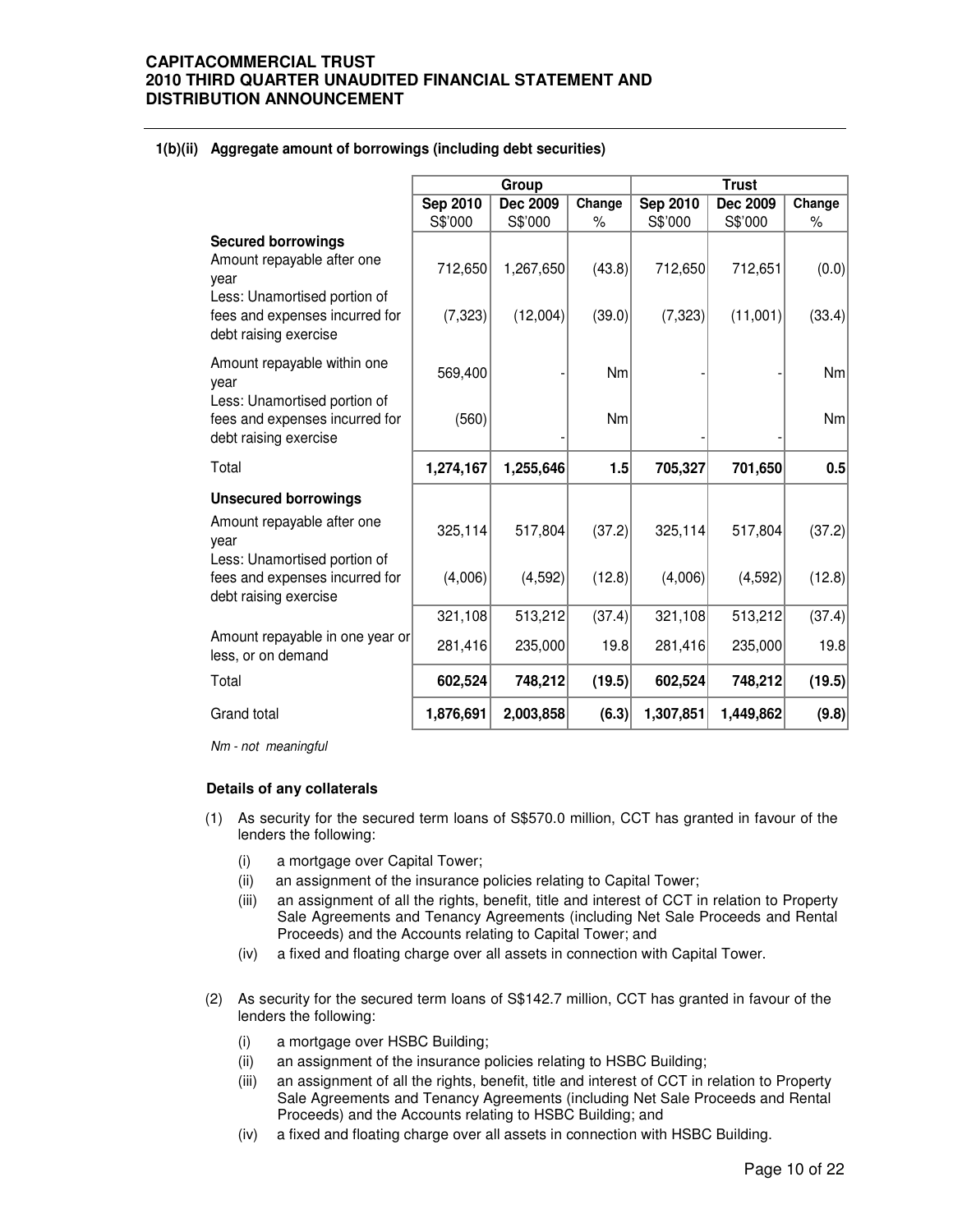- (3) As security for the secured long term borrowings of S\$866.0 million (CCT's 60% interest is S\$519.6 million) and a revolving credit facility of S\$164.0 million of which S\$83.0 million (CCT's 60% interest is S\$49.8 million) has been drawn down as at 30 September 2010, RCS Trust has granted in favour of the lender the following:
	- (i) a mortgage over Raffles City which comprises Raffles City Tower, Raffles City Shopping Centre, Swissotel The Stamford, Fairmont Singapore and the Raffles City Convention Centre;
	- (ii) an assignment of the insurance policies relating to Raffles City;
	- (iii) an assignment of the agreements relating to the management of Raffles City;
	- (iv) an assignment and charge of the rental proceeds and tenancy agreements of units in Raffles City; and
	- (v) a fixed and floating charge over certain assets of RCS Trust relating to Raffles City.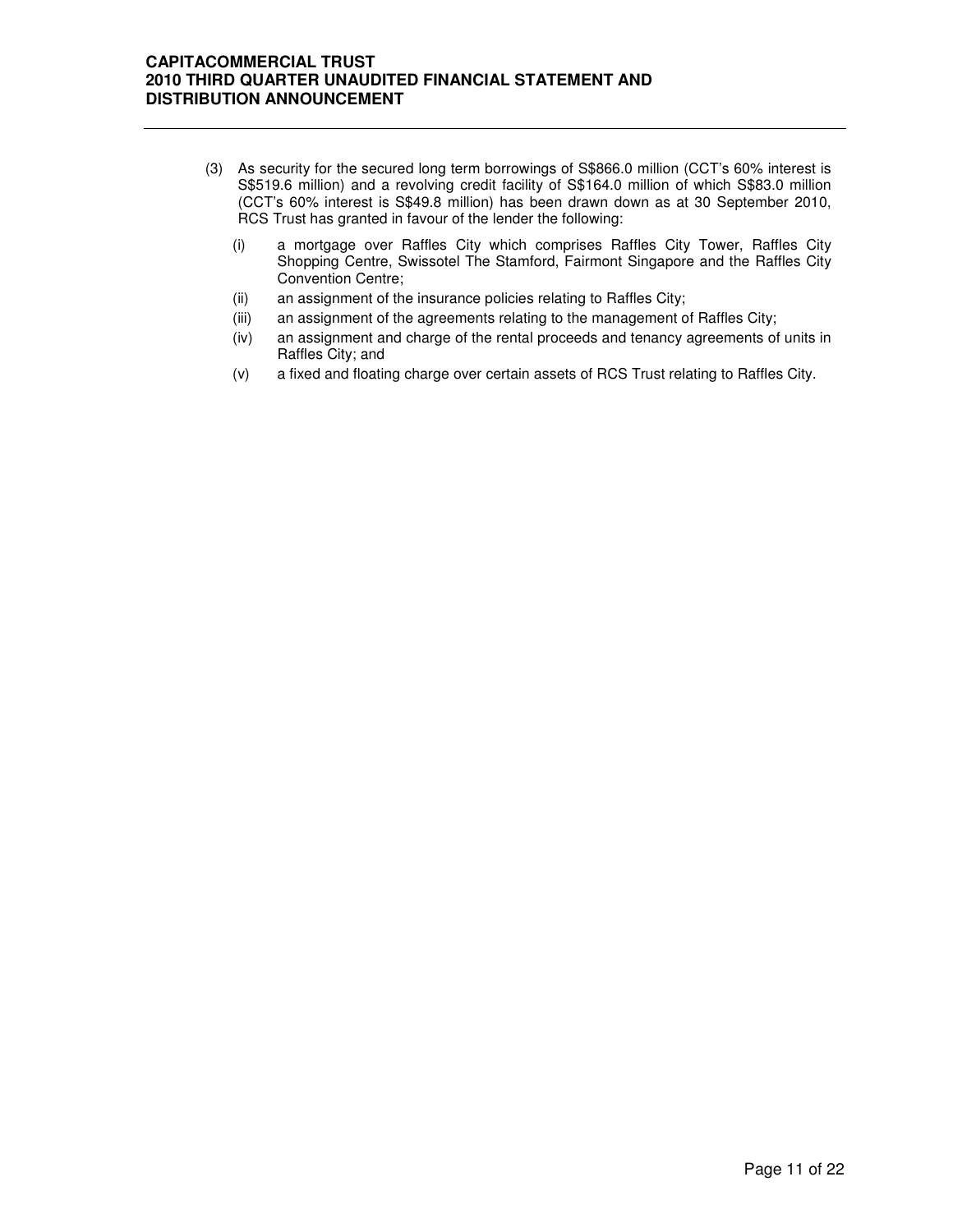#### **1(c)(i) Cash flow statement (3Q 2010 vs 3Q 2009)**

| 3Q 2010<br>3Q 2009<br><b>Note</b><br>S\$'000<br>S\$'000<br><b>Operating activities</b><br>Total return for the period before tax<br>159,343<br>45,970<br><b>Adjustments for</b><br>Share of profit of associate (net of tax)<br>(1,265)<br>(1,006)<br>Amortisation of lease incentives<br>771<br>1,372<br>23,525<br>Borrowing costs<br>21,085<br>Depreciation of plant and equipment<br>159<br>270<br>149<br>(Reversal of)/impairment losses on trade receivables<br>(17)<br>Interest income<br>(408)<br>(68)<br>Loss on remeasurement of derivatives<br>1,409<br>3,247<br>2,825<br>Manager's management fees paid and payable in units<br>2,911<br>(109, 336)<br>Gain on sale of investment property<br>Foreign exchange differences<br>180<br>192<br>75,359<br>75,949<br>Operating income before working capital changes<br>Changes in working capital<br>Trade and other receivables<br>1,182<br>3,560 |
|-----------------------------------------------------------------------------------------------------------------------------------------------------------------------------------------------------------------------------------------------------------------------------------------------------------------------------------------------------------------------------------------------------------------------------------------------------------------------------------------------------------------------------------------------------------------------------------------------------------------------------------------------------------------------------------------------------------------------------------------------------------------------------------------------------------------------------------------------------------------------------------------------------------|
|                                                                                                                                                                                                                                                                                                                                                                                                                                                                                                                                                                                                                                                                                                                                                                                                                                                                                                           |
|                                                                                                                                                                                                                                                                                                                                                                                                                                                                                                                                                                                                                                                                                                                                                                                                                                                                                                           |
|                                                                                                                                                                                                                                                                                                                                                                                                                                                                                                                                                                                                                                                                                                                                                                                                                                                                                                           |
|                                                                                                                                                                                                                                                                                                                                                                                                                                                                                                                                                                                                                                                                                                                                                                                                                                                                                                           |
|                                                                                                                                                                                                                                                                                                                                                                                                                                                                                                                                                                                                                                                                                                                                                                                                                                                                                                           |
|                                                                                                                                                                                                                                                                                                                                                                                                                                                                                                                                                                                                                                                                                                                                                                                                                                                                                                           |
|                                                                                                                                                                                                                                                                                                                                                                                                                                                                                                                                                                                                                                                                                                                                                                                                                                                                                                           |
|                                                                                                                                                                                                                                                                                                                                                                                                                                                                                                                                                                                                                                                                                                                                                                                                                                                                                                           |
|                                                                                                                                                                                                                                                                                                                                                                                                                                                                                                                                                                                                                                                                                                                                                                                                                                                                                                           |
|                                                                                                                                                                                                                                                                                                                                                                                                                                                                                                                                                                                                                                                                                                                                                                                                                                                                                                           |
|                                                                                                                                                                                                                                                                                                                                                                                                                                                                                                                                                                                                                                                                                                                                                                                                                                                                                                           |
|                                                                                                                                                                                                                                                                                                                                                                                                                                                                                                                                                                                                                                                                                                                                                                                                                                                                                                           |
|                                                                                                                                                                                                                                                                                                                                                                                                                                                                                                                                                                                                                                                                                                                                                                                                                                                                                                           |
|                                                                                                                                                                                                                                                                                                                                                                                                                                                                                                                                                                                                                                                                                                                                                                                                                                                                                                           |
|                                                                                                                                                                                                                                                                                                                                                                                                                                                                                                                                                                                                                                                                                                                                                                                                                                                                                                           |
|                                                                                                                                                                                                                                                                                                                                                                                                                                                                                                                                                                                                                                                                                                                                                                                                                                                                                                           |
|                                                                                                                                                                                                                                                                                                                                                                                                                                                                                                                                                                                                                                                                                                                                                                                                                                                                                                           |
|                                                                                                                                                                                                                                                                                                                                                                                                                                                                                                                                                                                                                                                                                                                                                                                                                                                                                                           |
| Trade and other payables<br>25,023<br>(4,995)                                                                                                                                                                                                                                                                                                                                                                                                                                                                                                                                                                                                                                                                                                                                                                                                                                                             |
| 20<br>Security deposits<br>(3,062)                                                                                                                                                                                                                                                                                                                                                                                                                                                                                                                                                                                                                                                                                                                                                                                                                                                                        |
| Cash generated from operating activities<br>74,534<br>98,502                                                                                                                                                                                                                                                                                                                                                                                                                                                                                                                                                                                                                                                                                                                                                                                                                                              |
| Income tax paid                                                                                                                                                                                                                                                                                                                                                                                                                                                                                                                                                                                                                                                                                                                                                                                                                                                                                           |
| Net cash from operating activities<br>98,502<br>74,534                                                                                                                                                                                                                                                                                                                                                                                                                                                                                                                                                                                                                                                                                                                                                                                                                                                    |
| <b>Investing activities</b>                                                                                                                                                                                                                                                                                                                                                                                                                                                                                                                                                                                                                                                                                                                                                                                                                                                                               |
| Capital expenditure on investment properties<br>(5, 810)<br>(6, 593)                                                                                                                                                                                                                                                                                                                                                                                                                                                                                                                                                                                                                                                                                                                                                                                                                                      |
| Purchase of plant and equipment<br>(768)<br>(29)                                                                                                                                                                                                                                                                                                                                                                                                                                                                                                                                                                                                                                                                                                                                                                                                                                                          |
| Distribution received from associate<br>1,631<br>1,753                                                                                                                                                                                                                                                                                                                                                                                                                                                                                                                                                                                                                                                                                                                                                                                                                                                    |
| 405<br>70<br>Interest received                                                                                                                                                                                                                                                                                                                                                                                                                                                                                                                                                                                                                                                                                                                                                                                                                                                                            |
| Net proceeds from sale of investment properties<br>376,037                                                                                                                                                                                                                                                                                                                                                                                                                                                                                                                                                                                                                                                                                                                                                                                                                                                |
| (5,660)<br>Net cash from investing activities<br>372,356                                                                                                                                                                                                                                                                                                                                                                                                                                                                                                                                                                                                                                                                                                                                                                                                                                                  |
|                                                                                                                                                                                                                                                                                                                                                                                                                                                                                                                                                                                                                                                                                                                                                                                                                                                                                                           |
| <b>Financing activities</b>                                                                                                                                                                                                                                                                                                                                                                                                                                                                                                                                                                                                                                                                                                                                                                                                                                                                               |
| Interest paid<br>(17, 134)<br>(17, 762)                                                                                                                                                                                                                                                                                                                                                                                                                                                                                                                                                                                                                                                                                                                                                                                                                                                                   |
| Payment of borrowing transaction costs<br>(451)<br>(279)                                                                                                                                                                                                                                                                                                                                                                                                                                                                                                                                                                                                                                                                                                                                                                                                                                                  |
| Distribution to unitholders<br>(109, 940)<br>(93, 499)                                                                                                                                                                                                                                                                                                                                                                                                                                                                                                                                                                                                                                                                                                                                                                                                                                                    |
| Issue expenses paid<br>(22, 489)                                                                                                                                                                                                                                                                                                                                                                                                                                                                                                                                                                                                                                                                                                                                                                                                                                                                          |
| 828,296<br>Proceeds from rights issue<br>Repayment of interest-bearing loans<br>(85,000)<br>(664,000)<br>1                                                                                                                                                                                                                                                                                                                                                                                                                                                                                                                                                                                                                                                                                                                                                                                                |
| Proceeds from interest-bearing loans<br>$\overline{2}$<br>8,400                                                                                                                                                                                                                                                                                                                                                                                                                                                                                                                                                                                                                                                                                                                                                                                                                                           |
| Net cash used in financing activities<br>(203, 953)<br>30,095                                                                                                                                                                                                                                                                                                                                                                                                                                                                                                                                                                                                                                                                                                                                                                                                                                             |
| 266,905<br>98,969<br>Net increase in cash and cash equivalents                                                                                                                                                                                                                                                                                                                                                                                                                                                                                                                                                                                                                                                                                                                                                                                                                                            |
| 464,031<br>Cash and cash equivalents at beginning of period<br>117,115                                                                                                                                                                                                                                                                                                                                                                                                                                                                                                                                                                                                                                                                                                                                                                                                                                    |
| Cash and cash equivalents at end of period<br>730,936<br>216,084                                                                                                                                                                                                                                                                                                                                                                                                                                                                                                                                                                                                                                                                                                                                                                                                                                          |

#### **Notes**

- (1) This relates to the repayment of S\$85.0 million fixed rate notes in August 2010.
- (2) This relates to the draw down in 3Q 2010 of S\$8.4 million from the revolving credit facility for RCS Trust (CCT's 60% share).

**Group**

 $\overline{\phantom{0}}$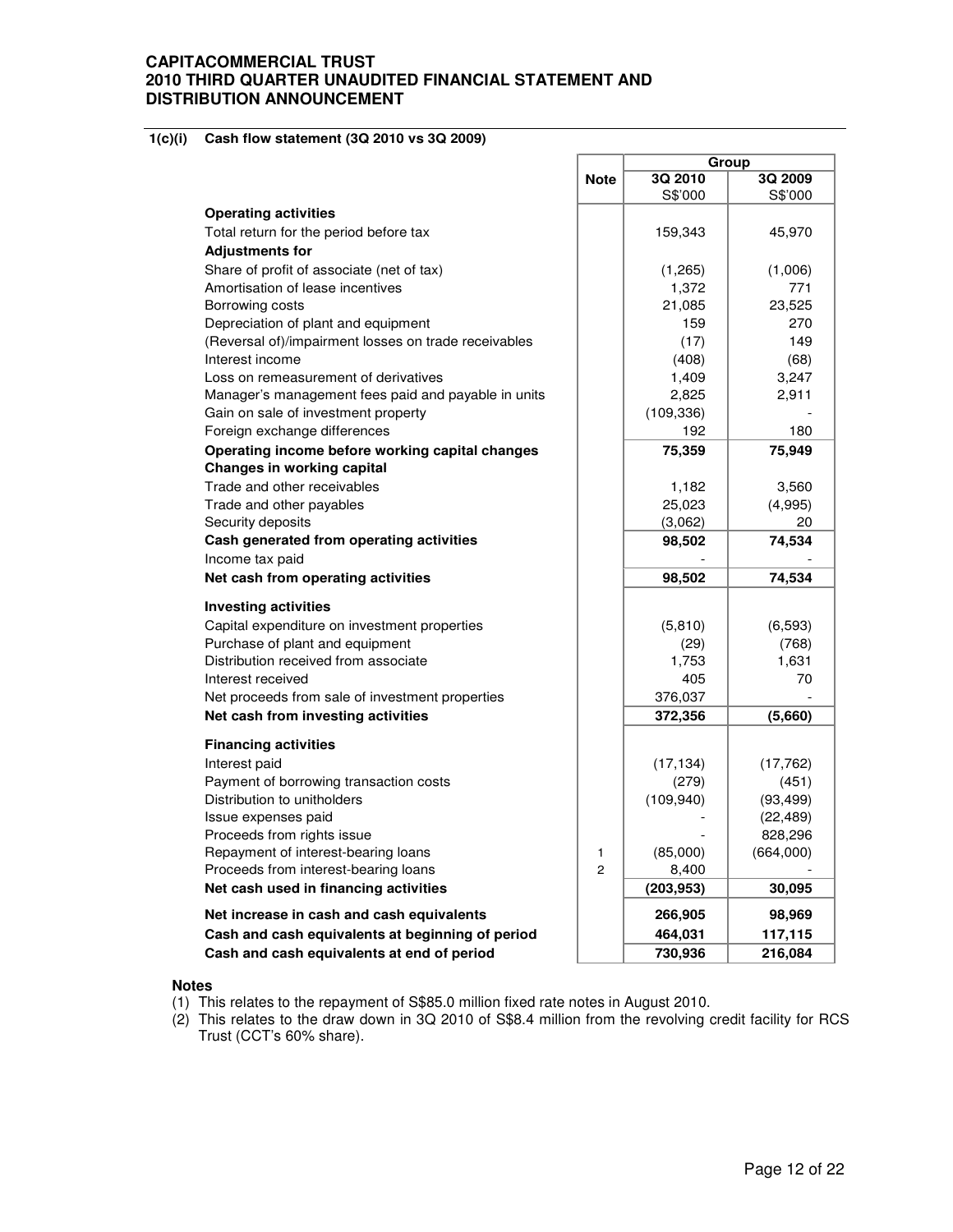#### **1(c)(ii) Cash flow statement (YTD September 2010 vs YTD September 2009)**

|                                                            |             | Group        |              |  |
|------------------------------------------------------------|-------------|--------------|--------------|--|
|                                                            | <b>Note</b> | YTD Sep 2010 | YTD Sep 2009 |  |
|                                                            |             | S\$'000      | S\$'000      |  |
| <b>Operating activities</b>                                |             |              |              |  |
| Total return for the period before tax                     |             | 225,230      | (544, 213)   |  |
| <b>Adjustments for</b>                                     |             |              |              |  |
| Share of profit of associate (net of tax)                  |             | (3,207)      | (3,013)      |  |
| (Reversal of)/impairment losses on trade receivables       |             | (22)         | 187          |  |
| Amortisation of lease incentives                           |             | 3,665        |              |  |
|                                                            |             |              | 1,113        |  |
| Borrowing costs                                            |             | 66,068       | 72,448       |  |
| Depreciation of plant and equipment                        |             | 577          | 653          |  |
| Foreign exchange differences                               |             | 430          | 380          |  |
| Interest income                                            |             | (852)        | (112)        |  |
| Loss / (gain) on remeasurement of derivatives              |             | 4,557        | (6,289)      |  |
| Premium on repurchase of convertible bonds                 |             | 13,768       |              |  |
| Manager's management fees paid and payable in units        |             | 8,509        | 8,465        |  |
| Net change in fair value of investment properties          |             | 35,244       | 684,822      |  |
| Gain on sale of investment properties                      |             | (128, 925)   |              |  |
| Operating income before working capital changes            |             | 225,042      | 214,441      |  |
| <b>Changes in working capital</b>                          |             |              |              |  |
| Trade and other receivables                                |             | 1,276        | 10,344       |  |
| Trade and other payables                                   |             | 28,270       | (10, 497)    |  |
| Security deposits                                          |             |              |              |  |
|                                                            |             | (4,001)      | 2,887        |  |
| Cash generated from operations                             |             | 250,587      | 217,175      |  |
| Income tax paid                                            |             | (344)        | (1)          |  |
| Net Cash generated from operating activities               |             | 250,243      | 217,174      |  |
| <b>Investing activities</b>                                |             |              |              |  |
| Capital expenditure on investment properties               |             | (15, 353)    | (14, 944)    |  |
| Purchase of plant and equipment                            |             | (75)         | (986)        |  |
| Capital redemption by / (investment in) available-for-sale |             |              |              |  |
| unquoted investment                                        |             | 1,257        | (1,866)      |  |
| Interest received                                          |             | 843          | 114          |  |
| Distribution received from associate                       |             | 3,456        | 3,464        |  |
| Net proceeds from sale of investment properties            |             | 578,125      |              |  |
|                                                            |             |              |              |  |
| Cash flows from investing activities                       |             | 568,253      | (14, 218)    |  |
| <b>Financing activities</b>                                |             |              |              |  |
| Interest paid                                              |             | (52, 657)    | (70, 251)    |  |
| Payment of borrowing transaction costs                     |             | (4, 518)     | (6, 529)     |  |
| Distribution to unitholders                                |             | (214, 899)   | (174, 679)   |  |
| Issue expenses                                             |             |              | (22,600)     |  |
| Proceeds from rights issue                                 |             |              | 828,296      |  |
| Repurchase of convertible bonds                            | 1           | (202, 344)   |              |  |
| Proceeds from issuance of convertible bonds                | 2           | 225,000      |              |  |
| Repayment of interest-bearing loans                        | 3           | (235,000)    | (1,431,042)  |  |
| Proceeds from interest-bearing loans                       | 4           | 84,400       | 823,250      |  |
| Cash flows from financing activities                       |             |              |              |  |
|                                                            |             | (400, 018)   | (53, 555)    |  |
| Increase in cash and cash equivalents                      |             | 418,478      | 149,401      |  |
| Cash and cash equivalents at beginning of period           |             | 312,458      | 66,683       |  |
| Cash and cash equivalents at end of period                 |             | 730,936      | 216,084      |  |
|                                                            |             |              |              |  |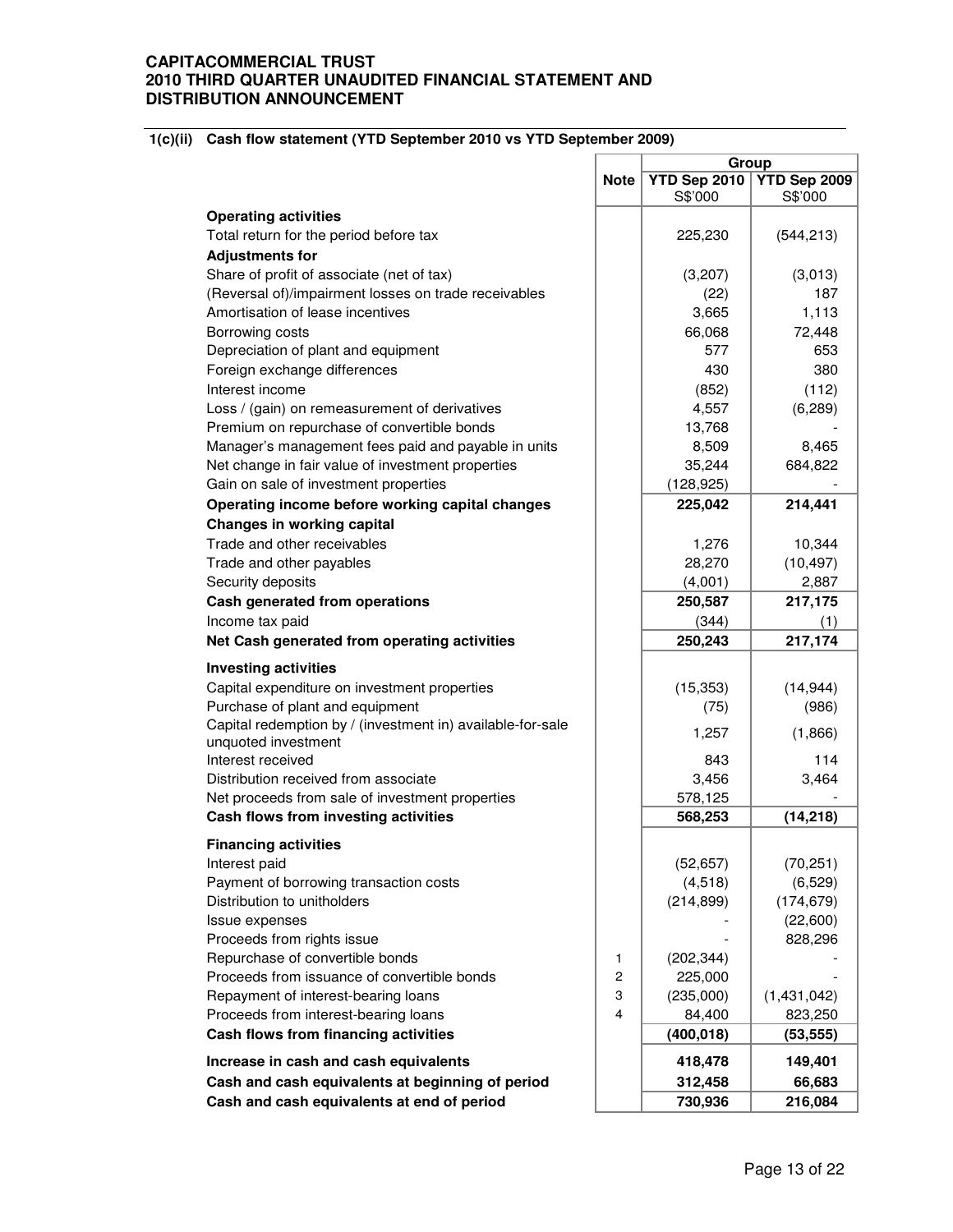### **Notes :**

- (1) This relates to the repurchase and cancellation in 1H 2010 of S\$190.0 million of the CB due 2013.
- (2) This relates to the issuance of S\$225.0 million of the CB due 2015.
- (3) This relates to the repayment of S\$150.0 million and S\$85.0 million fixed rate notes in March 2010 and August 2010 respectively.
- (4) This relates to the issuance of S\$70.0 million fixed rate rates due 2015 on 18 February 2010 and draw down during January to September 2010 of S\$14.4 million from the revolving credit facility for RCS Trust (CCT's 60% share).

r.

### **1(d)(i) Statement of changes in unitholders' funds (3Q 2010 vs 3Q 2009)**

|                                                                                   | Group      |           | Trust      |           |
|-----------------------------------------------------------------------------------|------------|-----------|------------|-----------|
|                                                                                   | 3Q 2010    | 3Q 2009   | 3Q 2010    | 3Q 2009   |
|                                                                                   | S\$'000    | S\$'000   | S\$'000    | S\$'000   |
| Balance as at beginning of period                                                 | 3,947,829  | 3,488,689 | 3,802,416  | 3,321,039 |
| <b>Operations</b><br>Net increase in net assets resulting from<br>operations      | 159,343    | 45,970    | 162,428    | 48,942    |
| Unitholders' transactions                                                         |            |           |            |           |
| Creation of new units:                                                            |            |           |            |           |
| - Rights Issue                                                                    |            | 828,296   |            | 828,296   |
| - Manager's management fee paid in Units                                          | 2,865      | 2,770     | 2,865      | 2,770     |
| Distribution to unitholders                                                       | (109, 940) | (93, 499) | (109, 940) | (93, 499) |
| Issue expenses                                                                    |            | (22, 487) |            | (22, 487) |
| Net (decrease)/increase in net assets<br>resulting from unitholders' transactions | (107, 075) | 715,080   | (107, 075) | 715,080   |
| <b>Movement in reserves</b>                                                       |            |           |            |           |
| <b>Translation reserves</b>                                                       | 311        | (824)     |            |           |
| Capital reserves <sup>(1)</sup>                                                   | (467)      |           | (467)      |           |
| Net decrease in net assets resulting from<br>movement in reserves                 | (156)      | (824)     | (467)      |           |
| Total increase in net assets                                                      | 52,112     | 760,226   | 54,886     | 764,022   |
| Balance as at end of period                                                       | 3,999,941  | 4,248,915 | 3,857,302  | 4,085,061 |

#### **Note :**

(1) The movement in capital reserves relates to the transaction cost incurred for the CB due 2015 which has been accounted for as a deduction against equity.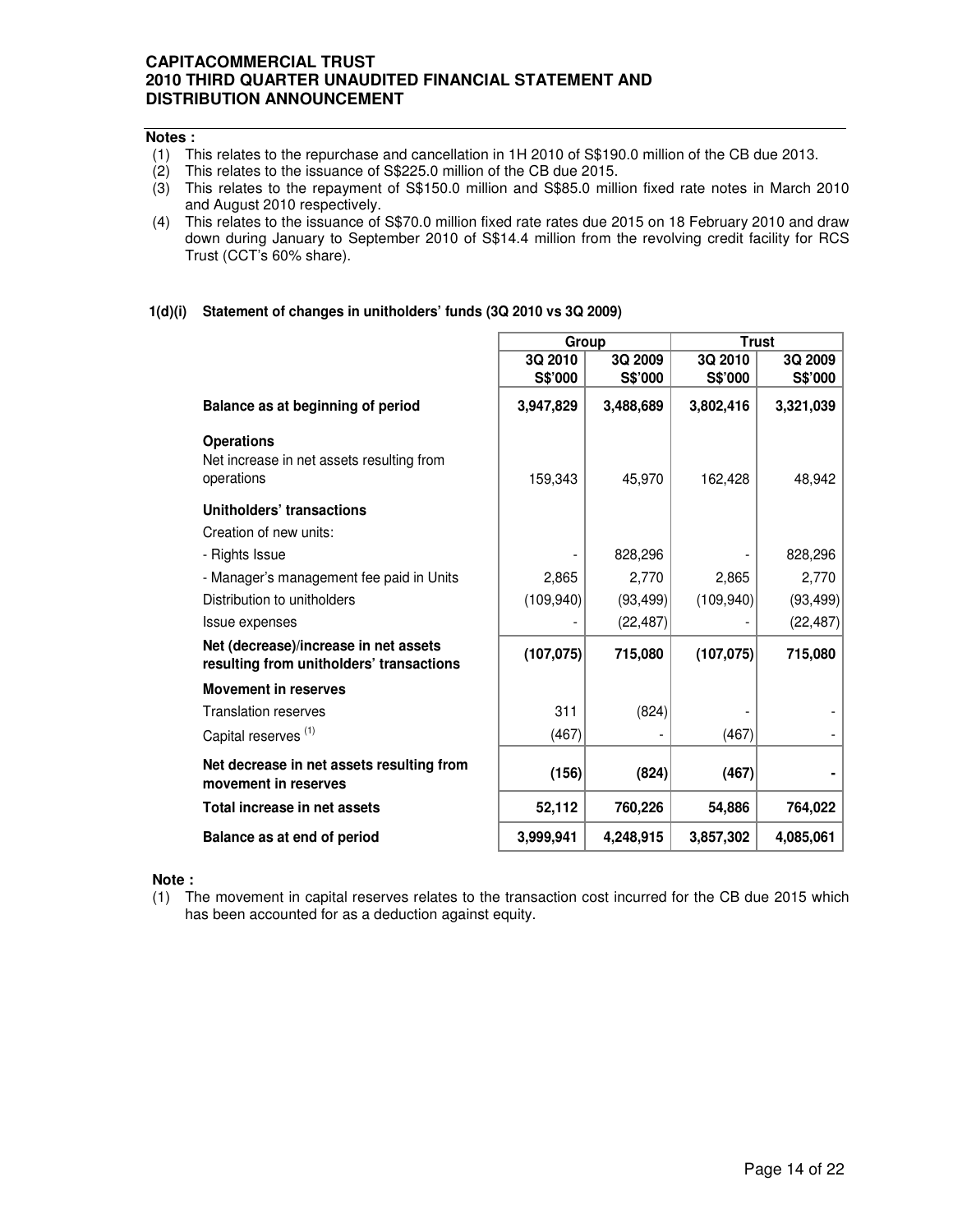#### **1(d)(ii) Statement of changes in unitholders' funds (YTD September 2010 vs YTD September 2009)**

|                                                                                   | Group        |              | <b>Trust</b> |              |
|-----------------------------------------------------------------------------------|--------------|--------------|--------------|--------------|
|                                                                                   | YTD Sep 2010 | YTD Sep 2009 | YTD Sep 2010 | YTD Sep 2009 |
|                                                                                   | S\$'000      | S\$'000      | S\$'000      | S\$'000      |
| Balance as at beginning of period                                                 | 3,956,409    | 4,154,891    | 3,814,285    | 3,895,767    |
| <b>Operations</b>                                                                 |              |              |              |              |
| Net increase/(decrease) in net assets<br>resulting from operations                | 225,225      | (544, 214)   | 228,226      | (450, 128)   |
| Unitholders' transactions                                                         |              |              |              |              |
| Creation of new units:                                                            |              |              |              |              |
| - Rights Issue                                                                    |              | 828,296      |              | 828,296      |
| - Manager's management fee paid in Units                                          | 8,557        | 8,406        | 8,557        | 8,406        |
| <b>Issue expenses</b>                                                             |              | (22,601)     |              | (22,601)     |
| Distributions to unitholders                                                      | (214, 899)   | (174,679)    | (214, 899)   | (174, 679)   |
| Net (decrease)/increase in net assets<br>resulting from unitholders' transactions | (206, 342)   | 639,422      | (206, 342)   | 639,422      |
| <b>Movement in reserves</b>                                                       |              |              |              |              |
| <b>Translation reserve</b>                                                        | 3,516        | (1, 184)     |              |              |
| Capital reserves                                                                  | 21,133       |              | 21,133       |              |
| Net increase/(decrease) in net assets<br>resulting from movement in reserves      | 24,649       | (1, 184)     | 21,133       |              |
| Total increase in net assets                                                      | 43,532       | 94,024       | 43,017       | 189,294      |
| Balance as at end of period                                                       | 3,999,941    | 4,248,915    | 3,857,302    | 4,085,061    |

### **Convertible Bonds**

CCT has the following Convertible Bonds which remained outstanding as at 30 September 2010:

| <b>Principal Amount Outstanding</b>                 | <b>Maturity Date</b> | <b>Put Date</b> | <b>Conversion Price</b><br>per Unit as at<br>30 September 2010 |
|-----------------------------------------------------|----------------------|-----------------|----------------------------------------------------------------|
| <b>CB due 2013</b><br>\$180.0 million 2.0 per cent. | 6 May 2013           | 6 May 2011      | 1.7778                                                         |
| CB due 2015<br>S\$225.0 million 2.7 per cent.       | 21 April 2015        | N.A.            | 1.3560                                                         |

 The CB due 2013 has been classified as current liabilities as a result of bondholders' put option exercisable on 6 May 2011 at a put price of 106.15%. The final maturity date of the CB due 2013 is 6 May 2013.

 There has been no conversion of any of the above Convertible Bonds since the dates of their issues.

Assuming all the Convertible Bonds are fully converted based on the conversion price, the number of new units to be issued would be 267,177,937, representing 9.5% of the total number of CCT units in issue as at 30 September 2010 (2,821,356,516 Units). This is against 195,188,858 Units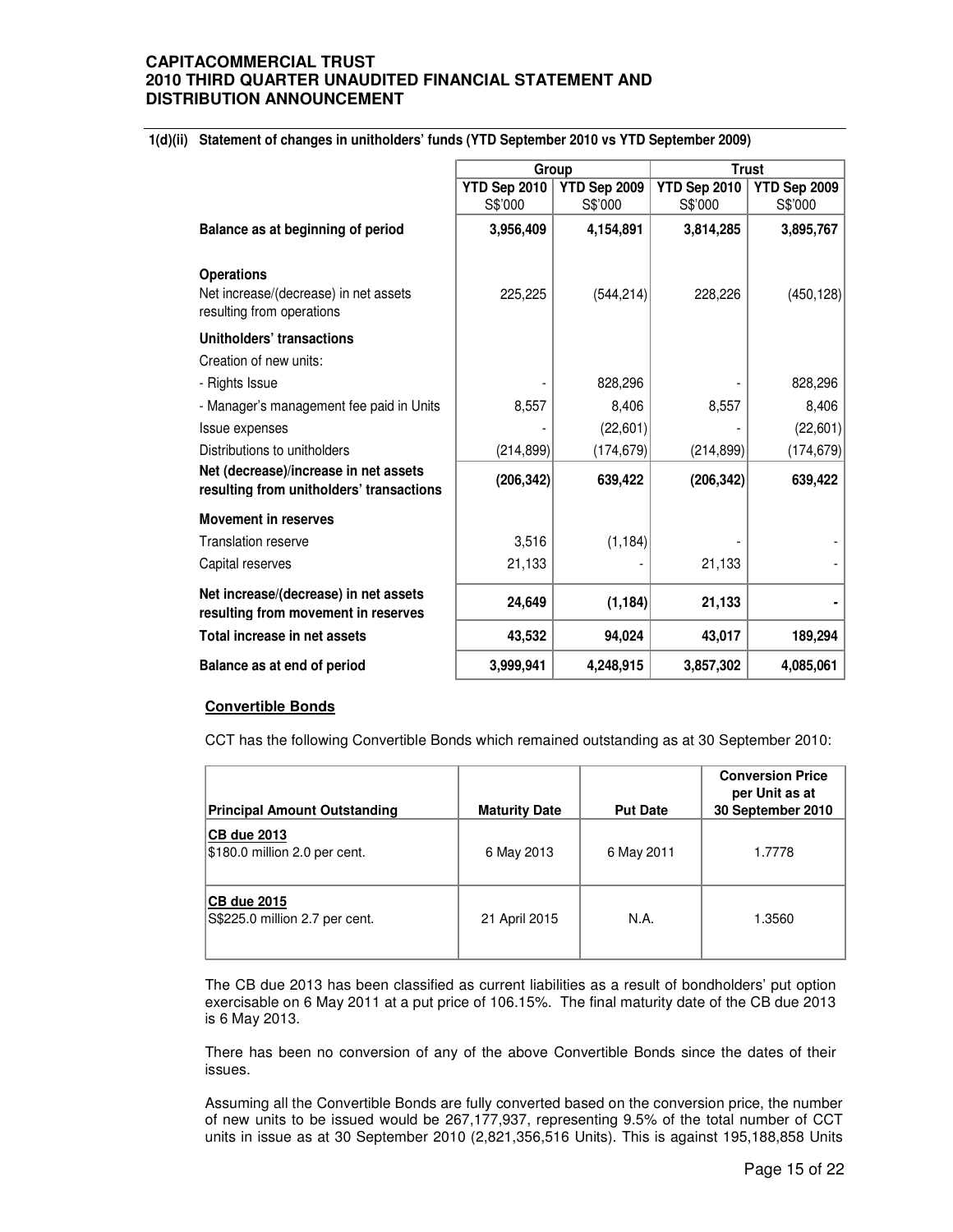(S\$370.0 million CB due 2013 convertible at the then conversion price of S\$1.8956 per unit as at 30 September 2009), representing 6.9 % of the number of CCT units in issue as at 30 September 2009 (2,811,072,381 Units).

### **1(e)(i) Details of any change in the units (3Q 2010 vs 3Q 2009)**

|                                                                                                                           | <b>Group and Trust</b> |                  |  |
|---------------------------------------------------------------------------------------------------------------------------|------------------------|------------------|--|
|                                                                                                                           | 3Q 2010<br>Units       | 3Q 2009<br>Units |  |
| Balance as at beginning of period<br>Issue of new Units:                                                                  | 2,818,970,812          | 1,403,891,006    |  |
| - in settlement of the manager's management fee in<br>relation to CCT's 60% interest in Raffles City<br>through RCS Trust | 1,532,079              | 2,134,709        |  |
| - in settlement of the manager's management fees<br>in relation to Wilkie Edge and One George Street                      | 853,625                | 1,155,660        |  |
| - Rights Issue Units issued                                                                                               |                        | 1,403,891,006    |  |
| <b>Issued Units as at end of period</b>                                                                                   | 2,821,356,516          | 2,811,072,381    |  |

**1(e)(ii) Details of any change in the units (YTD September 2010 vs YTD September 2009)**

|                                                                                                                           | <b>Group and Trust</b> |                       |  |
|---------------------------------------------------------------------------------------------------------------------------|------------------------|-----------------------|--|
|                                                                                                                           | YTD Sep 2010<br>Units  | YTD Sep 2009<br>Units |  |
| Balance as at beginning of period                                                                                         | 2,813,915,220          | 1,397,239,150         |  |
| Issue of new Units:                                                                                                       |                        |                       |  |
| - in settlement of the manager's management fee in<br>relation to CCT's 60% interest in Raffles City<br>through RCS Trust | 4,814,751              | 6,453,924             |  |
| - in settlement of the manager's management fee in<br>relation to Wilkie Edge and One George Street                       | 2,626,545              | 3,488,301             |  |
| - Rights Issue Units issued                                                                                               |                        | 1,403,891,006         |  |
| <b>Issued Units as at end of period</b>                                                                                   | 2,821,356,516          | 2,811,072,381         |  |

Г

**2 Whether the figures have been audited, or reviewed and in accordance with which standard (e.g. The Singapore Standard on Auditing 910 (Engagement to Review Financial Statements), or an equivalent standard)** 

The figures have not been audited nor reviewed by our auditors.

**3 Where the figures have been audited or reviewed, the auditor's report (including any qualifications or emphasis of matter)** 

Not applicable.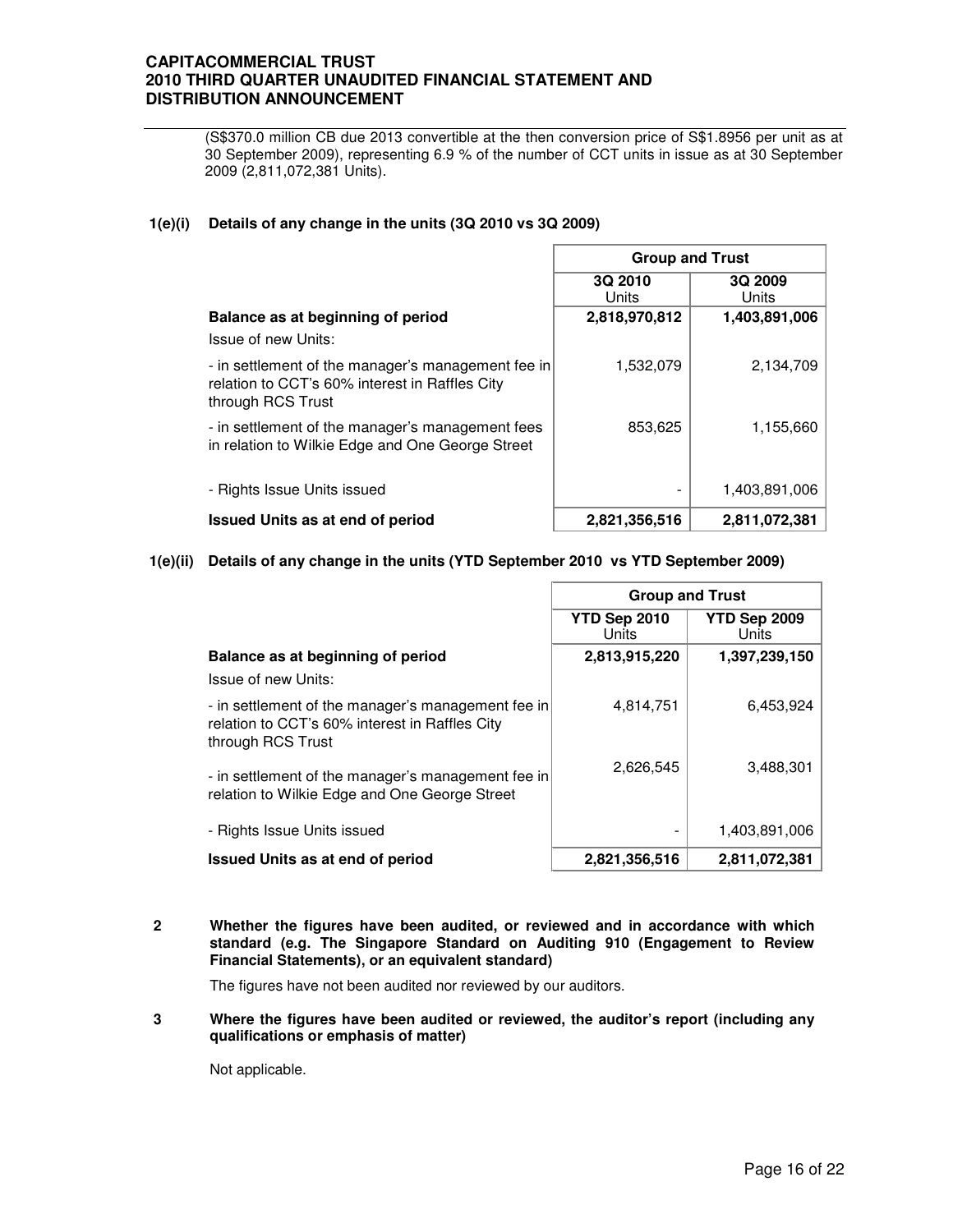#### **4 Whether the same accounting policies and methods of computation as in the issuer's most recent audited annual financial statements have been complied**

The accounting policies and methods of computation applied in the financial statements for the current reporting period are consistent with the audited financial statements for the year ended 31 December 2009.

**5 If there are any changes in the accounting policies and methods of computation, including any required by an accounting standard, what has changed, as well as the reasons for, and the effect of, the change** 

Nil.

### **6 Earnings per unit ("EPU") and distribution per unit ("DPU") for the financial period**

|                                                                               | Group             |               | <b>Trust</b>  |               |
|-------------------------------------------------------------------------------|-------------------|---------------|---------------|---------------|
|                                                                               | 3Q 2010           | 3Q 2009       | 3Q 2010       | 3Q 2009       |
| <b>Basic EPU</b><br>Weighted average number of Units<br>in issue              | 2,820,526,706     | 2,809,856,375 | 2,820,526,706 | 2,809,856,375 |
| Based on weighted average number<br>of Units in issue <sup>1</sup>            | 5.65c             | 1.64c         | 5.76c         | 1.74c         |
| <b>Diluted EPU</b><br>Weighted average number of Units<br>in issue (diluted)  | 3,087,704,643     | 3,005,045,234 | 3,087,704,643 | 3,005,045,234 |
| Based on weighted average number<br>of Units in issued (diluted) <sup>2</sup> | 5.33 <sub>¢</sub> | 1.64¢         | 5.43c         | 1.74¢         |

#### **EPU (3Q 2010 vs 3Q 2009)**

### **EPU (YTD September 2010 vs YTD September 2009)**

|                                                                               | Group         |                     | <b>Trust</b>      |               |
|-------------------------------------------------------------------------------|---------------|---------------------|-------------------|---------------|
|                                                                               | YTD Sep 2010  | <b>YTD Sep 2009</b> | YTD Sep 2010      | YTD Sep 2009  |
| <b>Basic EPU</b><br>Weighted average number of Units<br>in issue              | 2,818,084,448 | 2,162,325,936       | 2,818,084,448     | 2,162,325,936 |
| Based on weighted average number<br>of Units in issue 1                       | 7.99¢         | $(25.17)$ ¢         | 8.10 <sub>c</sub> | $(20.82)$ ¢   |
| <b>Dilutive EPU</b><br>Weighted average number of Units<br>in issue (diluted) | 3,062,996,970 | 2,357,514,795       | 3,062,996,970     | 2,357,514,795 |
| Based on weighted average number<br>of Units in issue (diluted) <sup>2</sup>  | 7.87¢         | (25.17)¢            | 7.97¢             | (20.82)¢      |

### **Notes:**

- (1) In computing the EPU, total return for the period after tax and the weighted average number of Units at the end of the period are used.
- (2) In computing the diluted EPU, the total return for the period after tax and the weighted average number of Units at the end of the period are adjusted for the effects of all dilutive potential Units arising from the assumed conversion of the Convertible Bonds at the conversion prices to Units.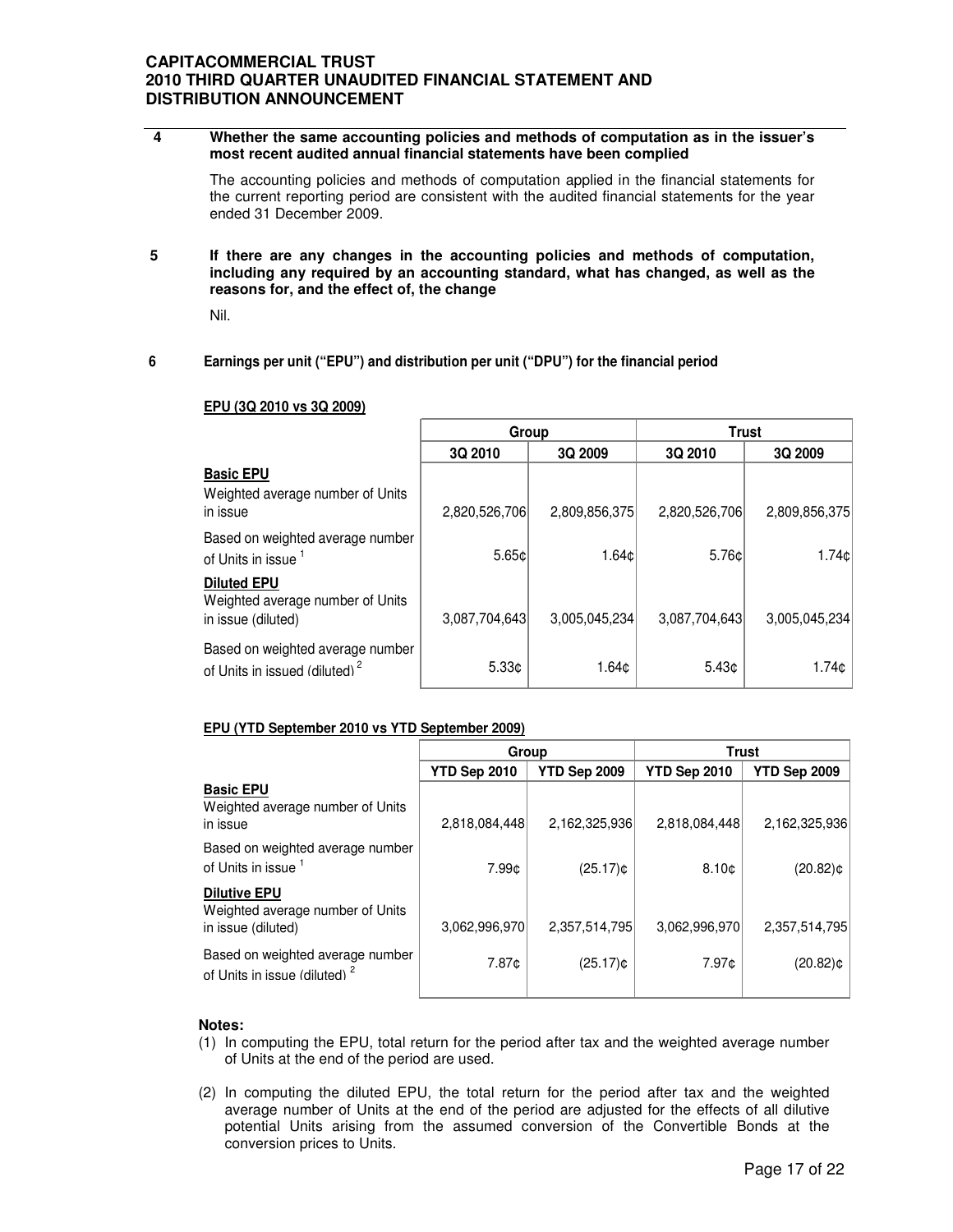# **Distribution per unit ("DPU")**

In computing the DPU, the number of Units as at the end of each period is used for the computation. The DPU for the Group and Trust are the same.

Number of Units in issue as at end of period

# **DPU**

Based on the number of Units in issue at the end of the period

| 3Q 2010       | 3Q 2009       | YTD Sep 2010  | YTD Sep 2009      |
|---------------|---------------|---------------|-------------------|
| 2,821,356,516 | 2,811,072,381 | 2,821,356,516 | 2,811,072,381     |
|               |               |               |                   |
|               |               |               |                   |
| 1.99¢         | 1.85¢         | 5.89¢         | 5.18 <sub>0</sub> |

### **Notes:**

(1) DPU is computed on the basis that none of the outstanding S\$180.0 million CB due 2013 and S\$225.0 million CB due 2015 (3Q 2009 and YTD September 2009: S\$370.0 million CB due 2013) is converted into Units. Accordingly, the actual quantum of DPU may differ if any of the outstanding CB due 2013 and CB due 2015 is converted into Units.

### **7(a) Net asset value ("NAV") backing per Unit based on issued Units at the end of the period.**

|                                                                                        |             | Group         |               | <b>Trust</b>  |               |  |
|----------------------------------------------------------------------------------------|-------------|---------------|---------------|---------------|---------------|--|
|                                                                                        | <b>Note</b> | 30-Sep-10     | 31-Dec-09     | 30-Sep-10     | 31-Dec-09     |  |
| Number of Units issued at end of<br>period                                             |             | 2,821,356,516 | 2,813,915,220 | 2,821,356,516 | 2,813,915,220 |  |
| NAV (S\$'000)                                                                          |             | 3,999,941     | 3,956,409     | 3,857,302     | 3,814,285     |  |
| <b>NAV per Unit</b>                                                                    |             | \$1.42        | \$1.41        | \$1.37        | \$1.36        |  |
| <b>Adjusted NAV per Unit (excluding</b><br>the distributable income to<br>unitholders) |             | \$1.40        | \$1.37        | \$1.35        | \$1.32        |  |

### **Note:**

(1) NAV per Unit is computed based on net asset value over the number of Units in issue at end of the period.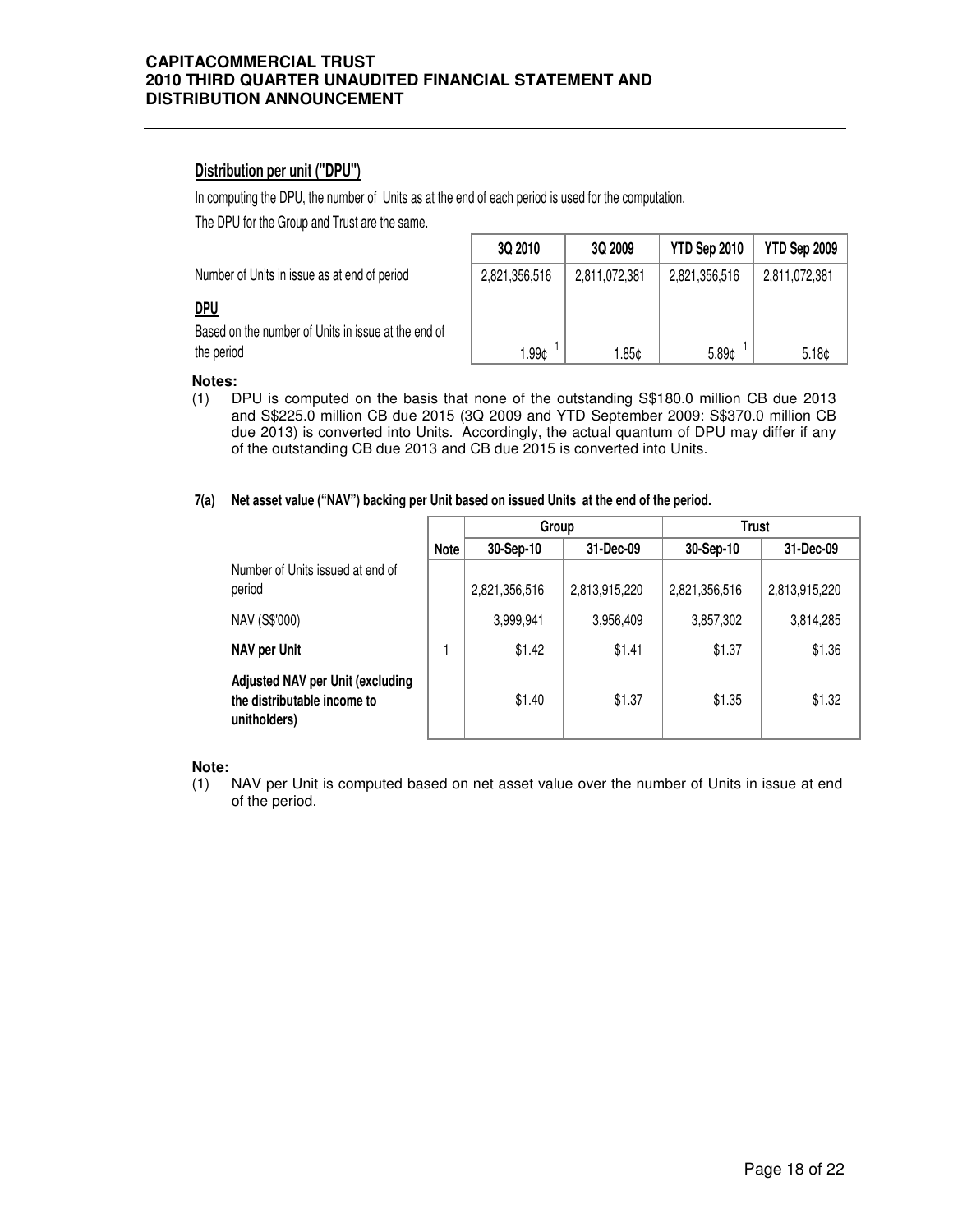# **8 Review of performance**

|                                                             | Group      |           |              |                   |
|-------------------------------------------------------------|------------|-----------|--------------|-------------------|
|                                                             | 3Q 2010    | 3Q 2009   | YTD Sep 2010 | YTD Sep 2009      |
|                                                             | S\$'000    | S\$'000   | S\$'000      | S\$'000           |
| <b>Statement of Total Return</b>                            |            |           |              |                   |
| Gross revenue                                               | 97,782     | 102,648   | 299,818      | 300,083           |
| Property operating expenses                                 | (21, 494)  | (25, 591) | (71, 723)    | (79, 873)         |
| Net property income                                         | 76,288     | 77,057    | 228,095      | 220,210           |
| Interest income                                             | 408        | 68        | 852          | 112               |
| Loss from remeasurement of derivatives                      | (1, 409)   | (3,247)   | (4, 557)     | 6,289             |
| Manager's management fees                                   | (5, 137)   | (5,084)   | (14, 220)    | (14, 546)         |
| Trust expenses                                              | (323)      | (305)     | (1,992)      | (2,021)           |
| Borrowing costs                                             | (21,085)   | (23, 525) | (66,068)     | (72, 448)         |
| Net income before share of profit of associate              | 48,742     | 44,964    | 142,110      | 137,596           |
| Share of profit of associate (net of tax)                   | 1,265      | 1,006     | 3,207        | 3,013             |
| Net income                                                  | 50,007     | 45,970    | 145,317      | 140,609           |
| Premium on repurchase of convertible bonds                  |            |           | (13,768)     |                   |
| Gain on sale of investment property/properties              | 109,336    |           | 128,925      |                   |
| Net change in fair value of investment properties           |            |           | (35, 244)    | (684, 822)        |
| Total return for the period before tax                      | 159,343    | 45,970    | 225,230      | (544, 213)        |
| Income tax                                                  |            |           | (5)          | (1)               |
| Total return for the period after tax                       | 159,343    | 45,970    | 225,225      | (544, 214)        |
| <b>Distribution Statement</b>                               |            |           |              |                   |
| Total return for the period before tax                      | 159,343    | 45,970    | 225,230      | (544, 213)        |
| Net tax and other adjustments                               | (103, 407) | 6,166     | (58, 679)    | 689,772           |
| Distribution income released/(retained) by joint<br>venture | 300        |           | (300)        |                   |
| Income available for distribution to unitholders            | 56,236     | 52,136    | 166,251      | 145,559           |
| Distributable income to unitholders                         | 56,236     | 52,136    | 166,251      | 145,559           |
| <b>DPU</b>                                                  |            |           |              |                   |
| For the period                                              | 1.99¢      | 1.85¢     | 5.89¢        | 5.18 <sub>¢</sub> |
| Annualised                                                  | 7.90¢      | 7.34¢     | 7.87¢        | 6.93 <sub>¢</sub> |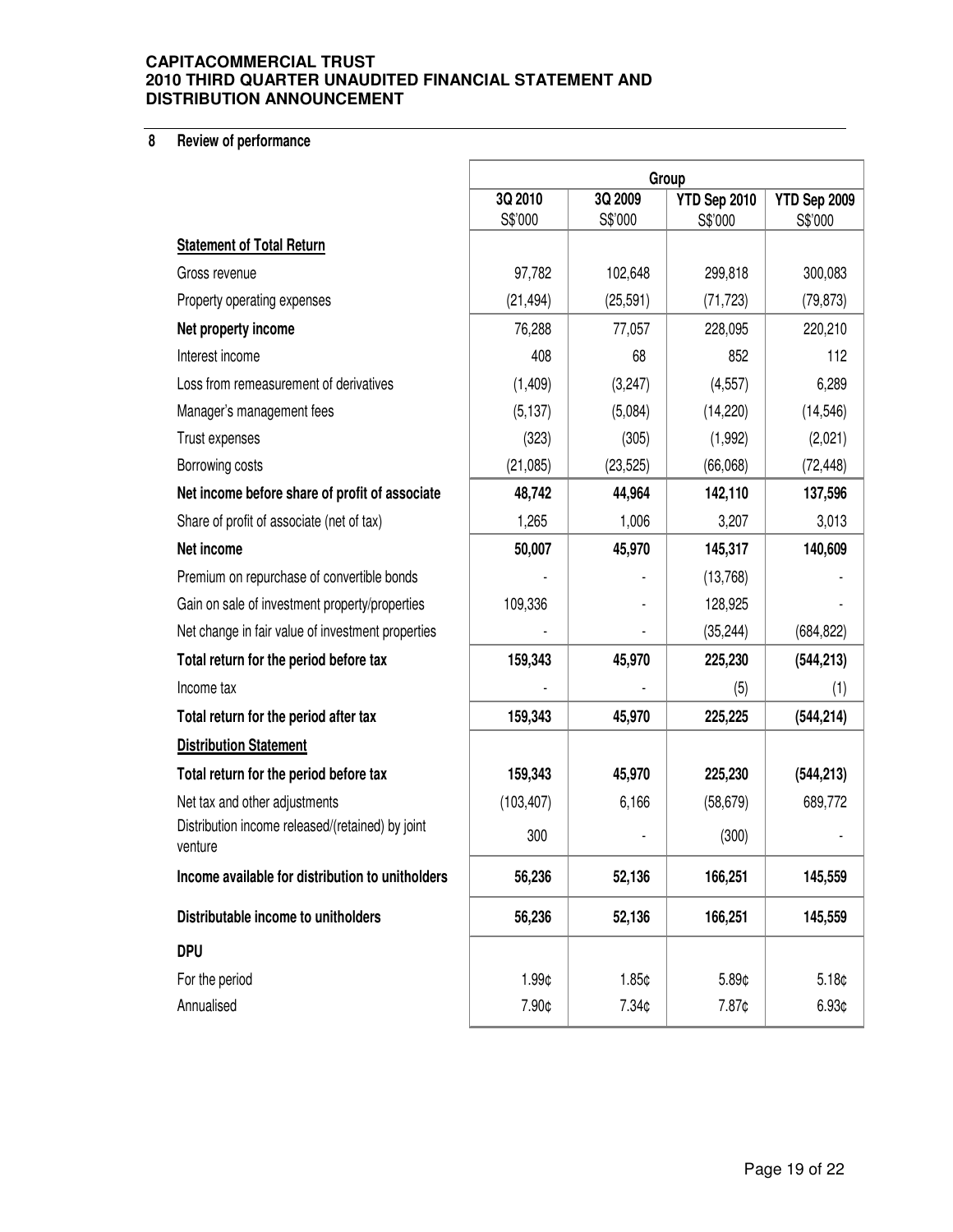#### **Review of performance 3Q 2010 vs 3Q 2009**

 Gross revenue of S\$97.8 million for 3Q 2010 was lower than that for 3Q 2009 by S\$4.9 million or 4.7%. This was due mainly to loss in rental income resulting from sale of Robinson Point and Starhub Centre with legal completion dates 19 Apil 2010 and 16 September 2010 respectively.

Property operating expenses of S\$21.5 million for 3Q 2010 were lower than that for 3Q 2009 by S\$4.1 million or 16.0%. The decrease in expenses was due mainly to lower property tax and operating expenses. The decrease in expenses was also due to the sale of Robinson Point and Starhub Centre.

Trust expenses of S\$0.3 million for 3Q 2010 was marginally higher as compared with that for 3Q 2009 by S\$0.02 million or 5.9%. This is due mainly to higher professional fees incurred.

Borrowing costs of S\$21.1 million for 3Q 2010 were lower than that for 3Q 2009 by S\$2.4 million or 10.4% due mainly to lower amortisation and transaction cost incurred due to lower borrowings.

Gain on sale of investment property of S\$109.3 million was attributed to the sale of Starhub Centre which was completed on 16 September 2010.

#### **Review of performance YTD September 2010 vs YTD September 2009**

Gross revenue of S\$299.8 million for YTD September 2010 was lower than that for YTD September 2009 by S\$0.3 million or 0.1%. This was due mainly to the loss in rental income from Starhub Centre and Robinson Point (the sales were completed on 19 April 2010 and 16 September 2010 respectively). The impact was partially mitigated by higher rental income from positive rent reversions and/or higher average occupancies for the remaining properties.

Property operating expenses of S\$71.7 million for YTD September 2010 were lower than that for YTD September 2009 by S\$8.2 million or 10.2%. The decrease in expenses was due mainly to lower property tax and lower operating expenses.

Trust expenses of S\$2.0 million for YTD September 2010 was marginally lower compared with that for YTD September 2009 by S\$0.03 million or 1.4%. This was due mainly to lower unitholders expenses incurred.

Borrowing costs of S\$66.1 million for YTD September 2010 were lower than that for YTD September 2009 by S\$6.4 million or 8.8% due mainly to lower interest expenses as a result of lower borrowings.

Premium on repurchase of convertible bonds of S\$13.8 million refers to the premium on repurchase and cancellation of S\$190.0 million of the CB due 2013 in 1H 2010.

Gain on sale of investment properties of S\$128.9 million was attributed to the sale of Robinson Point and Starhub Centre.

#### **9 Variance from Previous Forecast / Prospect Statement**

CCT has not disclosed any forecast to the market**.**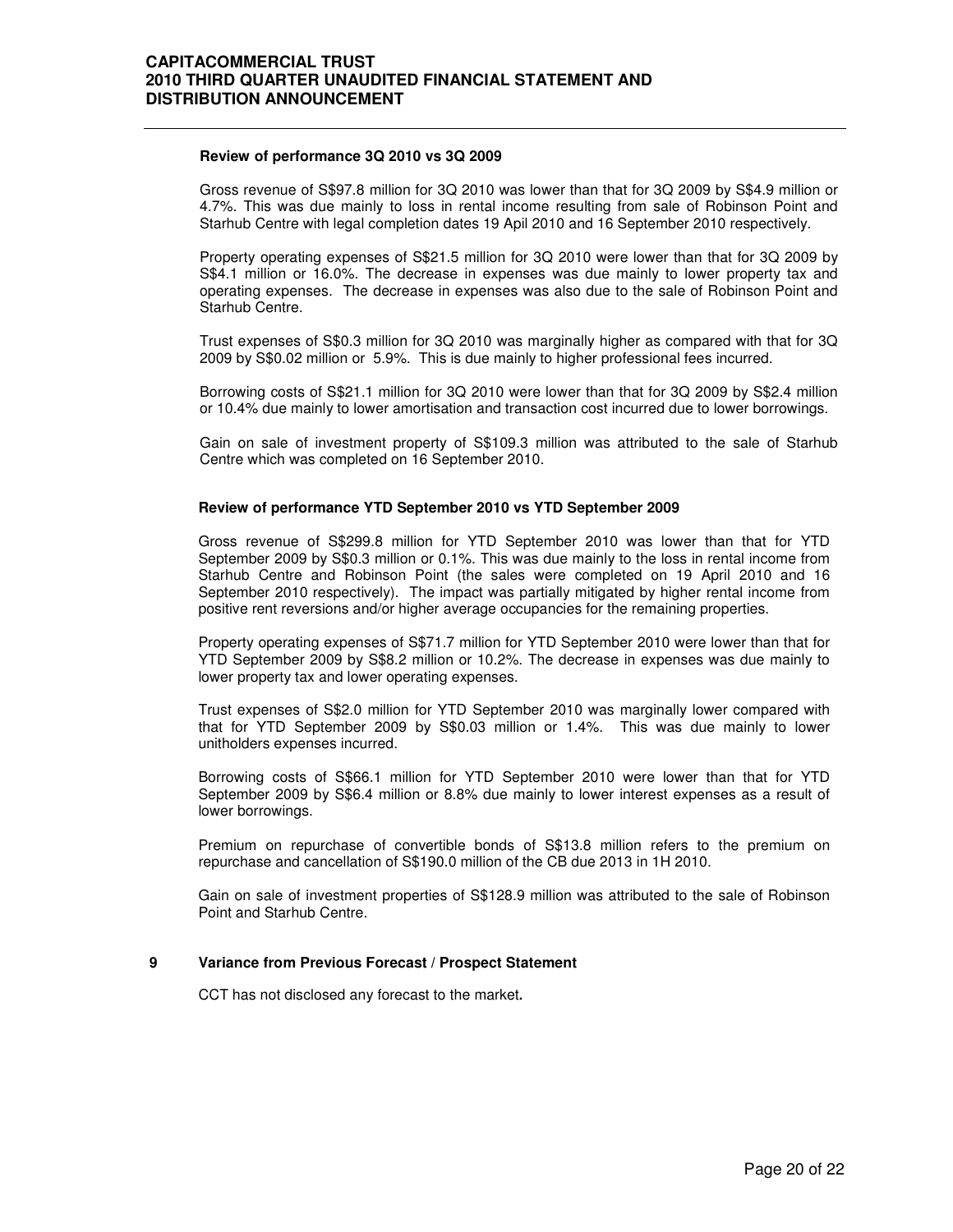#### **10 Commentary on the competitive conditions of the industry in which the group operates and any known factors or events that may affect the group in the next reporting period and the next 12 months**

Advanced estimates from the Ministry of Trade and Industry (MTI) showed that the Singapore economy expanded by 10.3% in 3Q 2010 compared to the same period a year ago. However, compared to the previous quarter, the economy contracted by 27.3% on a seasonally-adjusted annualized basis. The decline was primarily attributed to the biomedical manufacturing cluster and was largely expected given an exceptional growth in the preceding quarter. MTI reiterated that the economy remains on track to achieve an overall growth of 13% to 15% for the entire year.

In the Singapore commercial property market, office rents in Singapore continued its upward momentum in 3Q 2010, following the initial rebound in rental rates in 2Q 2010. Average prime office rents increased by 7.2% quarter-on-quarter from \$6.90 psf per month to \$7.40 psf per month. Average Grade A rents improved from \$8.45 psf per month to \$9.00 psf per month, up 6.5% from the previous quarter.

Demand for office space also increased in 3Q 2010, reflecting improved business and office market sentiments. As a result, Grade A office occupancy rates improved significantly, increasing from 93.6% in 2Q 2010 to 97.2% in 3Q 2010. This is notwithstanding an increase in office supply with the completion of MBFC Tower 2 in 3Q 2010, which increased the Grade A office stock in Singapore by 13.8% from 7.15 million sq ft to 8.14 million sq ft.

Investment sales for office assets also picked up significantly in 3Q 2010. Two large office properties in the Central Business District were each transacted for more than S\$500.0 million, which marked transaction sizes that had not happened since early 2008 before the global financial crisis. DBS Towers 1 and 2 were sold to Overseas Union Enterprise for S\$870.5 million, and Chevron House was reportedly sold for S\$547.0 million to a fund managed by Deka Immobilien of Germany.

#### **Outlook**

Positive growth in demand for prime and Grade A office space is expected to continue into the following quarter and 2011. As a result, there is less concern that large volumes of secondary stock will be left unoccupied when some major tenants relocate to newer buildings in the Marina Bay area. Pre-leasing for the newer office space scheduled for completion in 2011 remains strong, indicating that the overall positive momentum in the Singapore office market will likely be sustained even with the increase in office stock from the completion of the new office buildings.

The Manager will maintain focus on the optimal management of the existing properties to leverage on the office market recovery, while seeking new opportunities to further strengthen CCT's market position.